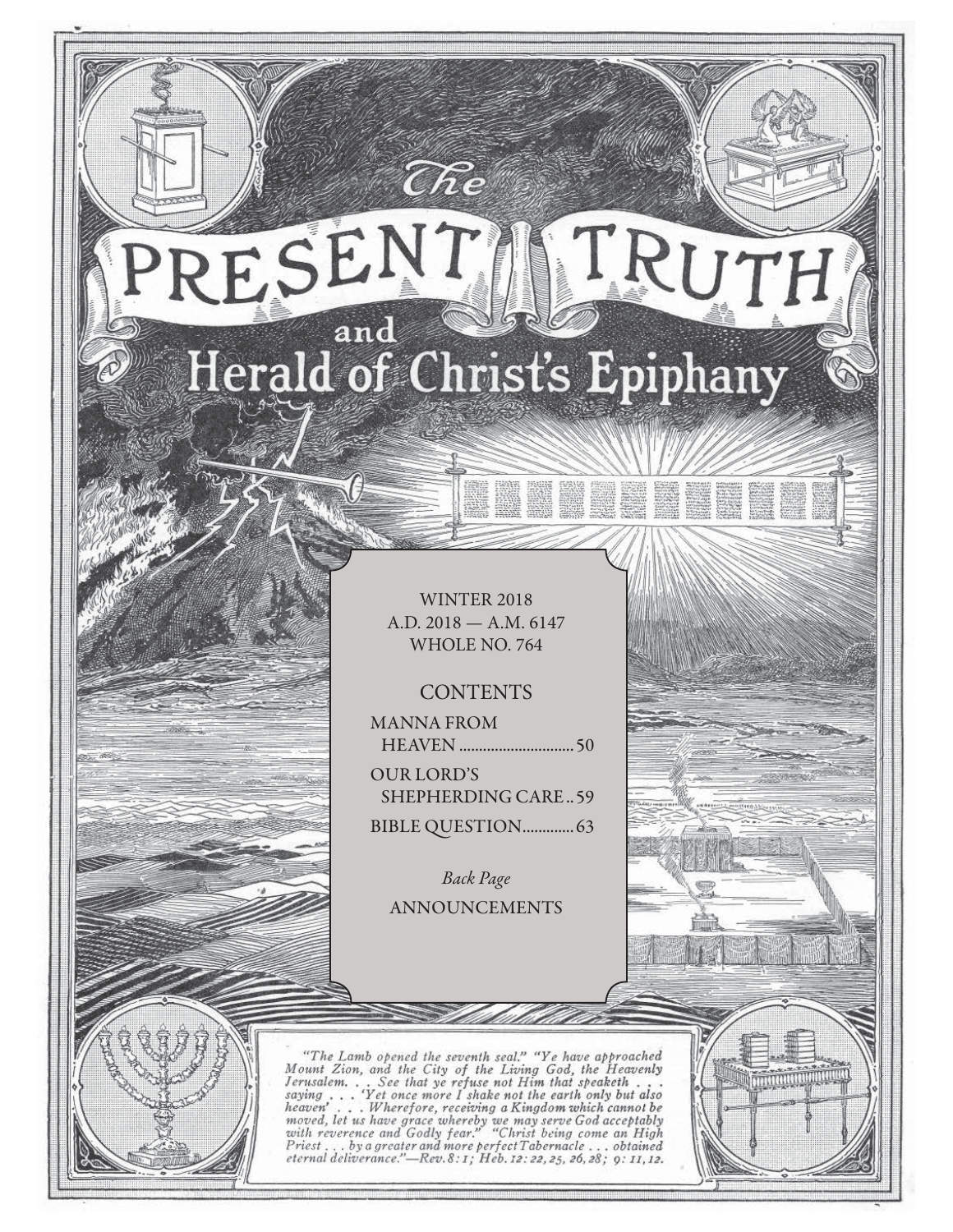## **MANNA FROM HEAVEN**

To introduce our subject we begin with this definition of Manna from Easton's Bible Dictionary: "**Heb.** *man- hu,* "What is that?"—the name given by the Israelites to the food miraculously supplied to them during their wanderings in the wilderness (Ex. 16:15- 35). The name is commonly taken as derived from man, an expression of surprise, "What is it?" but more probably it is derived from *manan*, meaning "to allot," and denoting an "allotment" or a "gift." This gift from God is described as "a small round thing," like the "hoarfrost on the ground," and "like coriander seed," "of the colour of bdellium," and in taste "like wafers made with honey." It was capable of being baked and boiled, ground in mills, or beaten in a mortar (Ex. 16:23; Num. 11:7).

If any was kept over till the following morning it became corrupt with worms; but on the Sabbath none fell and on the preceding day a double portion was



 $for -$ 

• The defense of the Parousia Truth, given by the Lord through "that Servant," as basic for all further development of the Truth;

• The defense of the arrangements, charter and will given by the Lord through "that Servant," as binding on controlling corporations and associations among Truth people; and for

• The exposition and defense of the unfolding Epiphany-Basileia Truth, as meat in due season for the Lord's people, as He is pleased to provide it.

given. The double portion could be kept over to supply the wants of the Sabbath without becoming corrupt. Directions concerning the gathering of it are fully given in (Ex. 16:16-18, 33; Deut. 8:3, 16). It fell for the first time after the eighth encampment in the desert of Sin and was furnished daily, except on the Sabbath. This continued for all the years of their wanderings until they encamped at Gilgal after crossing the Jordan, when it suddenly ceased; on the day "after they had eaten of the old corn of the land; neither had the children of Israel manna any more" ( Josh. 5:12).

This Manna was evidently altogether a miraculous gift, wholly different from any natural product with which we are acquainted, and which bears this name. The manna of European commerce comes chiefly from Calabria and Sicily. It drops from the twigs of a species of ash during the months of June and July. At night it is fluid and resembles dew, but in the morning it begins to harden. The manna of the Sinaitic peninsula is a secretion from the "mannatamarisk" tree *(Tamarix mannifera)*, the *el-tarfah* of the Arabs. Today this tree is found in certain well-watered valleys in the peninsula of the Sinai.

The Manna with which the people of Israel were fed for forty years differs in many particulars from all these natural products. Our Lord refers to the Manna when he calls Himself the "true bread from heaven" ( John 6:31-35, 48-51).

From this introduction we can study deeper into our subject by considering definitions and explanations of the types and anti-types of the Manna that fell from Heaven to nourish the Israelites. In E 9, Chap. 1, The Gospel-Age No-Ransomism Sifting, (Num. 11:1-35) and E 11, Chap. 5 Journey to Mount Sinai, (Ex. 15:22; 19:25); detailed explanations are given as to the Manna from Heaven, (that fed the Israelites for 40 years), in its type and anti-type. The understanding (Prov.  $4:7$ ) of these types and anti-types is very important for the class that is consecrating since 1954, the Consecrated Epiphany Campers. Portions of these chapters dealing with spiritual food (anti-typical Manna), as we have progressed in time, are here being explained and adapted for use by the Consecrated Epiphany Camper class.

### **MANNA TYPE AND ANTI-TYPE**

Our study begins with experiences that have marked God's peoples' journey to anti-typical Sinai, the Kingdom, and the New Covenant; the journey having been connected with their receiving the Word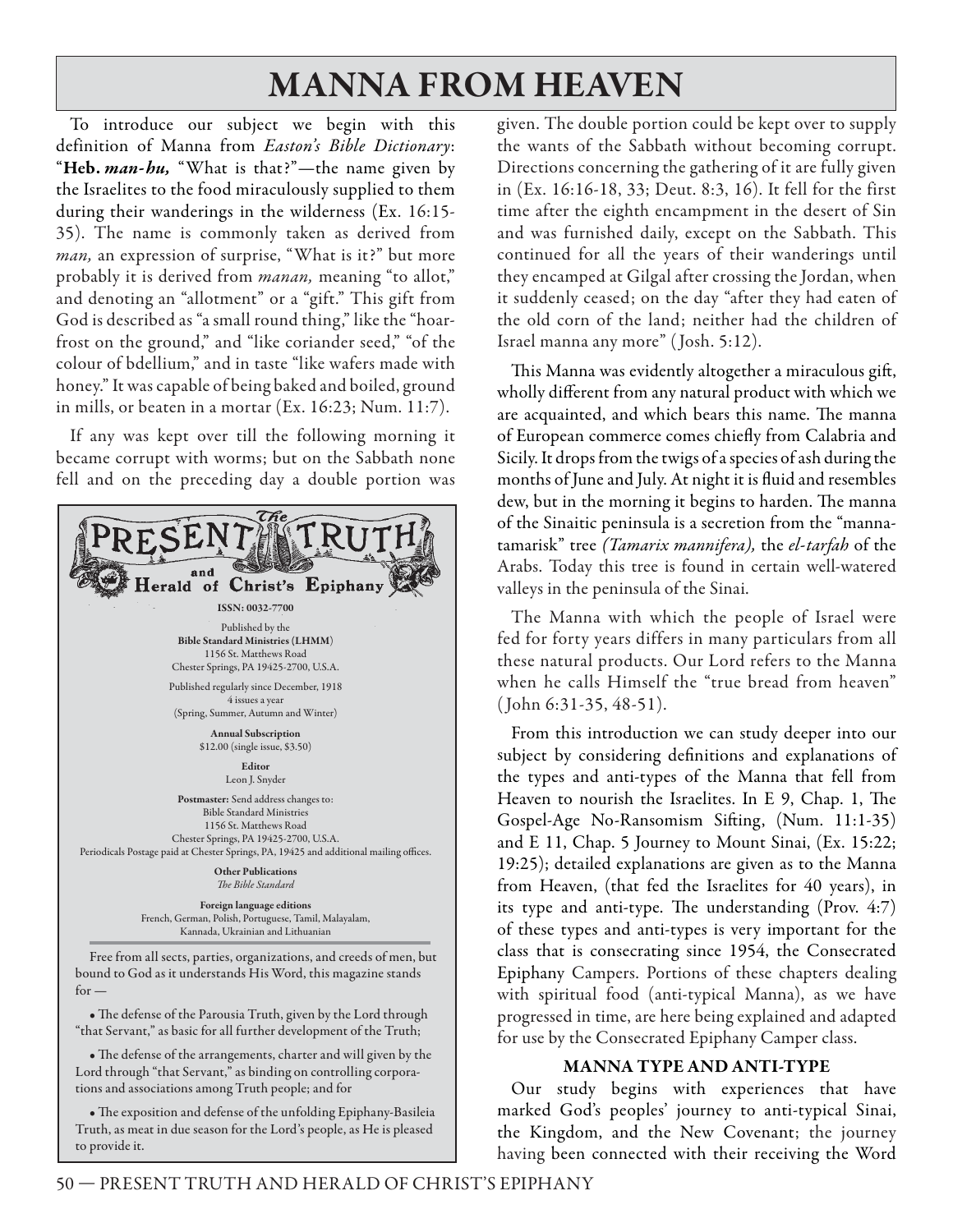of God as symbolic food as set forth in Ex. 16. These particular experiences are typed by the journey from Elim, (Ex. 16:1) to the wilderness of Sin, (came into the wilderness of Sin [thorny]), which types the warring features of the Truth; for it has usually been amid controversies that the Truth has unfolded. And certainly between refreshing and protecting experiences and the coming to the Kingdom and the New Covenant that there have been such controversies, (between Elim and Sinai [peaky, pointed, in allusion to the high and pointed position of the Kingdom]). As the Truth was needed, but not yet due (15th day of the 2nd month, just one month after leaving Egypt) during the controversies following the exit of the Lord's people from the present evil world, that they by attitude and act, from shortly after Pentecost onward fault Jesus (Israel murmured against Moses, Ex. 16:2) and additionally by word, fault the mouthpieces of Jesus (Aaron) in their isolated condition (in the wilderness). This indicated that they wished that they had never (by repentance, faith and consecration) left the symbolic world, but had remained under the curse until death (would . . . died . . . Egypt, v. 3); implying that there, they had a sufficiency of heavy, medium and light food for heart and mind (flesh pots . . . bread to the full); and charging that Jesus and His mouthpieces were bent on starving them through lack of spiritual food in their condition of isolation (brought us . . . wilderness to kill . . . with hunger).

The LORD assured Jesus that He would cause spiritual food to come from Him, (LORD unto Moses . . . rain bread from Heaven, Ex. 16:4). To obtain this the people were to use their mental energies to acquire as much as each should need and as due in the period of the Church in which he lived (gather a certain rate every day). Such a course on their part would provide God with opportunities to test their devotion to God's Word as to whether it would be active or not (prove them . . . walk in my law or not). The seven days of the week here seem to represent the seven epochs of the Church, the seventh including also the Millennium. In each of the first six epochs, with the assistance of their teachers, especially of the star-members, they were to study the Bible directly and gather from there what they could find for their needs (gather a certain rate every day); but in the Philadelphia period (sixth day, v. 5) they would gather enough to last during the Philadelphia period and the Laodicean period (prepare . . . bring in . . . twice as much as . . . daily); for the Philadelphia Truths would also include all that was given before and in the Interim, and would as the basis of the advancing Truth of the Laodicean period, be carried over into the latter; for the Laodicean work would be, partly but not exclusively, a polishing of the vessels given in the Philadelphia period and a setting of them in their proper order. But whatever new Truth would come in the Laodicean period would come without the Lord's people gathering it or digging it out by direct Bible study, but by the Parousia and Epiphany messengers' gathering it and by certain others getting some new features, not by gathering, but more by stumbling into it; in this connection the gathering types searching out more or less by themselves. It will be noted that it is especially in the Laodicean period that all direct Bible study is prohibited by the consecrated and unconsecrated people of the Lord; Jesus and its two messengers being the only exceptions (Ex. 19:21-25). While no such sweeping prohibition was given before, though there were certain limits placed upon direct Bible study before (Num. 12:2- 8), i.e., that it be done in connection with the ministry of the star-members and their special helpers. It was because the Lord's people had learned the pertinent practice in Babylon, prevailing before the Laodicean period that a considerable number stumbled over the pertinent Laodicean arrangement as an alleged infringement on their liberty and also alleged self-exaltation of the two members of the Laodicean messenger.

Ever since we entered into the Laodicean period of the Church, God has only been dealing with individuals (one at a time) of His choosing and appointment. After the passing of the last of the two members of the Laodicean messenger, Bro. Johnson's successor, Bro. Raymond G. Jolly brought forth progressive features of the Truth as was given to him by our Lord as His Divinely appointed leader, which he then gave to God's people in detailed explanations through discourses and articles in our writings. Each successor following Bro. Jolly; Bro. August Gohlke, Bro. Bernard Hedman and Bro. Ralph Herzig, followed the Lord's leadings accordingly. We fully and reasonably expect that progressive features of the Truth have been and will continue to be given to each Divinely appointed successor, presently Bro. Ralph Herzig's successor and each successor following him, up until the New Covenant is inaugurated.

Jesus and His Gospel-Age mouthpieces told the LORD'S people amid their murmurings that God would so adjust matters that during spiritual darkness (error) would abound among them as one of the portions of each of the six epochs (Moses and Aaron said . . . at even, Ex. 16:6). This would be a rebuking reminder to them that though God had once delivered them from the world, yet they again became involved in the world's error (know . . . LORD hath brought out from . . . Egypt). Nevertheless, He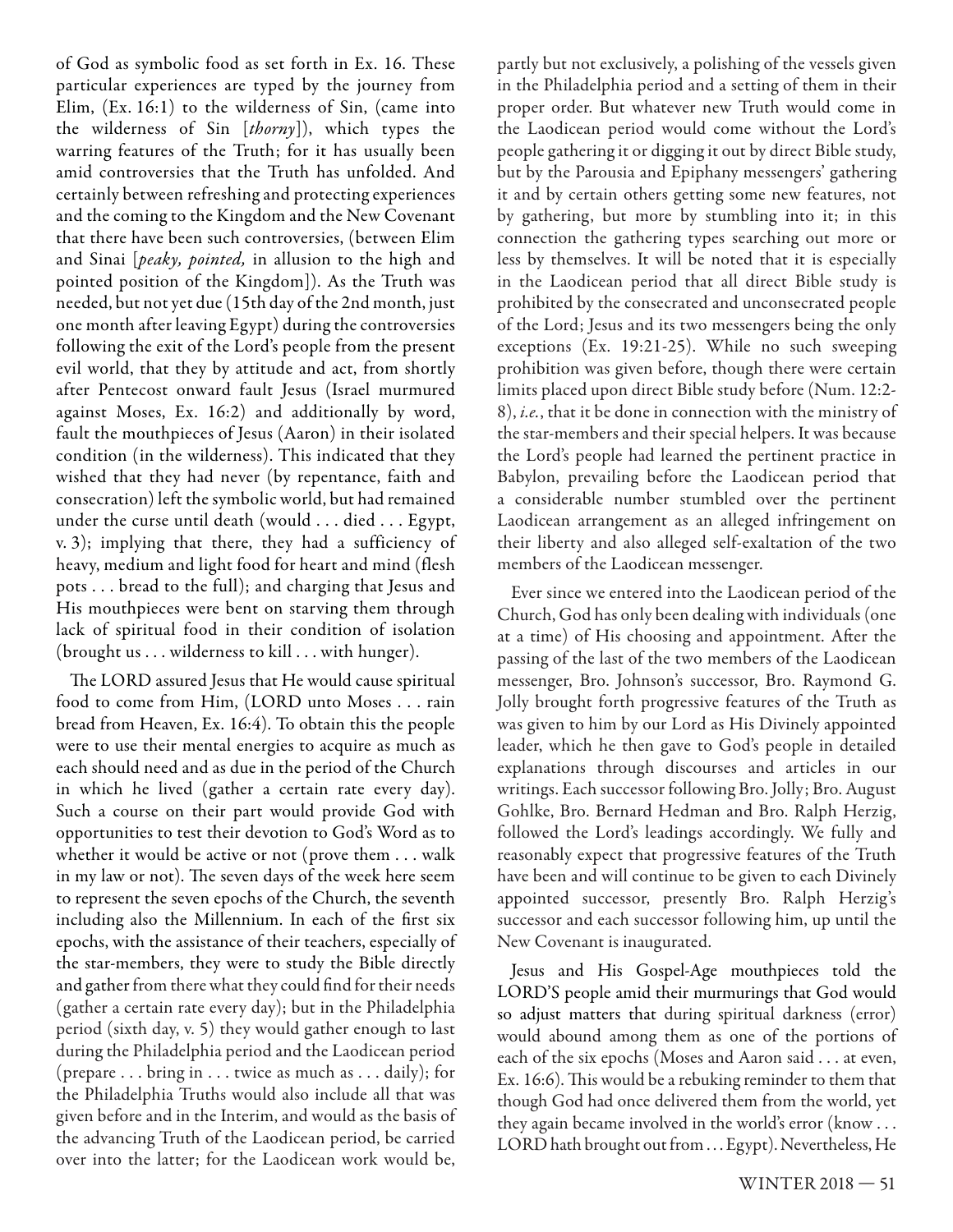would in each epoch in grace, despite their murmurings, sufficiently supply them with true spiritual food during spiritual daylight (morning, v. 7), whereby they would be enabled to recognize God's wisdom, justice, love and power (see the glory of the LORD). These two things would be done, because God had taken note of the people's murmuring against Him (heareth . . . against the LORD), the former as retribution and natural result on the evilly disposed and the latter as favor to the properly disposed. Nor was there any valid reason for their murmuring against Jesus and His mouthpieces to them (what . . . murmur against us?). Our LORD showed that it would be manifest when the LORD would suffer the error to come to each epoch, and when He would also give them spiritual food, that they murmured against God (this shall be . . . give . . . flesh . . . bread . . . the LORD . . . ye murmur against Him, v. 8). Since Jesus and His mouthpieces were merely God's Agents in the matter, their murmuring was actually not against them, but against God (what are we . . . not against us, but . . . LORD). Then Jesus charged His mouthpieces, by their teachings, at each time of murmuring to gather the people together in matters pertinent to the LORD (Aaron . . . congregation . . . come near before the LORD, v. 9) since it was against Him that they had sinned and His taking note of it (heard your murmurings). While the mouthpiece so taught, and the people gave attention to the Truth on their isolation from the world, God's wisdom, justice, love and power became manifest to them in the Truth (Aaron spake . . . Israel . . . wilderness . . . glory . . . cloud, v. 10). Jehovah then repeats, and that to Jesus, the thoughts expressed in vs. 6-8 on the error and Truth coming in the six epochs (vs. 11, 12).

Accordingly, in each epoch error came (at even the quails, Ex. 16:13). These errors came progressively and increasingly in each succeeding epoch until they reached their height in the Philadelphia epoch, both in Romanist and in Protestant sectarianism on matters of doctrine, practice and organization (covered the camp). Details on these matters have been given in our exposition of the offerings of the Gospel-Age princes (E 8, Numbers, pp., 169-480), and of Elijah—type and anti-type (E 3, Elijah and Elisha, pp., 7-66). The LORD also, true to His promise by the Truth of His Word, in each of the first six epochs gave His people progressively and increasingly the spiritual Truth as due and found, in the condition of isolation (morning dew lay . . . was gone . . . face of the wilderness . . . small [literally, thin] round [literally, flaky] thing, v. 14). Such Truth came in very small quantities and with clarity at each time until cumulatively it became abundant and harmonious by the end of each epoch (small [thin] as the hoarfrost [snow] on the ground). As each new feature of Truth became due,

the LORD'S people, not knowing it before, questioned one another as to what it was, as to its nature and meaning (Israel saw it, they said  $\ldots$  It is Manna [literally *man hu* means, What is it? see first paragraph. Evidently they did not at first call it Manna; for they did not know what it was, and first found out what it was when Moses told them; the marginal translation is better than the A.V. text] . . . wist not what it was, v. 15). Our LORD through His mouthpieces made it clear to His people that it was the Divinely provided spiritual food (Moses said . . . the bread which the LORD hath given you to eat). The popular Hebrew word for *what, man*, became the Hebrew name for this food from heaven. Because Manna types the Truth as spiritual food, it also types our Lord as our enlightenment, justification, sanctification and deliverance, because the Truth and the Bible are Christocentric ( John 6:27, 32-58); and as we partake of it we partake of Him as our Teacher, Justifier, Sanctifier and Deliverer (1 Cor. 1:30). Our Lord at God's suggestion, as the Truth became due in the sixth epoch, charged (the LORD hath commanded, v. 16), through His mouthpieces, His people evermore to study (gather) it; and that according to capacity (omer) and need (eating), as the description (number) of their assemblies (tents) called for it as assemblies and as individuals in the assemblies (persons). And in harmony with this charge God's people as assemblies and as individuals did (Israel did so, v. 17) according to need and capacity; some gained more Truth, others less Truth. Measured by their capacity (mete it with an omer, v. 18) and by their need (eating), each had enough with no surplus left over; for some have need of, and ability for more, others for less (much had nothing over . . . little had no lack).

Our LORD charged that no assembly or individual leave any of the Truth due in an epoch unused unto the following epoch; but that all the Truth due in any epoch be appropriated as Spiritual food during its proper epoch; for as meat in due season it was needed for overcoming purposes in its own epoch (Moses said, Let no man leave it till the morning, Ex. 16:19). Some refused to follow this admonition (harkened not . . . left it till the morning, v. 20) with the result that it corrupted in their minds into error (bred worms) and in their hearts into sin (stank), which naturally displeased our LORD (Moses was wroth with them) unto His casting them off from His special favor. This occurred in each epoch's sifting. In all six periods the LORD'S people studied and appropriated the word (gathered it every morning [literally, morning by morning], according to each one's need (according to his eating; and when the sun waxed hot it melted v. 21). It prevailed as long as due, but in trial and temptation times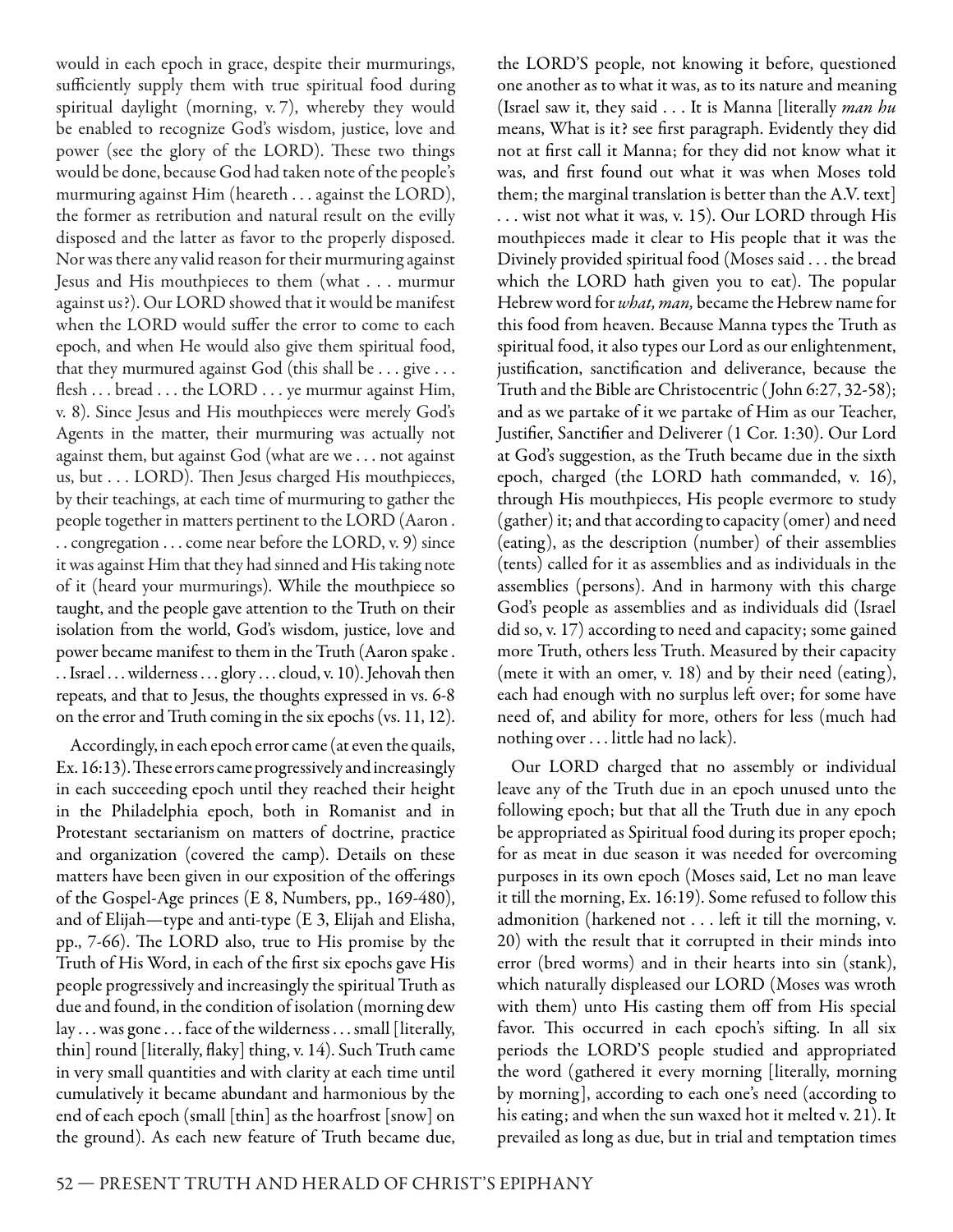no new Truth became due to enable them to stand; for God wills that the strength derived from previously due Truth be tested, no Truth becomes due in trial and temptation to give them strength to meet them (see also Matt. 13:6, 21). During the sixth, Philadelphia period, an unusually large amount of Truth was due (on the sixth day they gathered . . . two omers, v. 22) as can be seen, among other things, by the fact that ten of the twelve stewardship Truths, as well as much refutative Truth, then became due. Moreover, all the previously due Truth of the four preceding epochs were seen in the sixth epoch, as well as much of the first epoch's Truths. This showed that much Truth prevailed in that period; and the LORD'S people in leaders and led studies, gathered it out of the Bible. The leaders in star-members, their special helpers and the crown-lost leaders by their discourses and writings reported this fact to our LORD (rulers . . . told Moses).

#### **SPECULATION PROHIBITED**

Our LORD declared (he said, Ex. 16:23) to these that according to the LORD'S Word then made clear (LORD hath said) the Millennial Sabbath, whose first period was the Laodicean time, was coming, and that it was to be a period of rest from a work that had previously been pleasing to the LORD, but that in the time following the Philadelphia time would be counted speculation for all except our Lord and His special mouthpieces (from then, now, and in the future—until the New Covenant is inaugurated)—direct Bible study (tomorrow is the rest . . . unto the Lord). The leaders were to prepare in writing matters of doctrine (bake) and practice (boil) that would have *pertinent value* not only for the Philadelphia, but also for the Laodicea and restitution times. It was especially by putting such matters in writing that they were to be preserved for after times (that which remaineth . . . to be kept until the morning). In harmony with this thought our Pastor made use of various Philadelphia writings for Parousia purposes, e.g., Mosheim's church historical works, Englishman's Hebrew, Chaldee and Greek Concordance, the Diaglott, Foxe's Martyrs, etc., etc., as we also make use of these and other Philadelphia works for Epiphany purposes, and as we are collecting the main priestly and Levitical works of the Gospel Age for present and Millennial uses, which vs. 23 and 32 teach should be done. The leaders and the led of the Philadelphia period accordingly preserved the pertinent pen-products for later uses, which proved under Divine providence to be for Laodicea and Millennial times (laid it up till the morning, v. 24) even as Jesus by the Divine Spirit and providences indicated (as Moses bade). The pertinent writings on conduct did not, nor will they, corrupt the hearts of God's people of the seventh period (did not stink), nor do they nor will they defile their minds (neither . . . worm therein).

Throughout the Laodicea period Jesus has been charging and during the Millennial period Jesus will charge the LORD'S people to partake of the Truths of the Philadelphia times (Moses said, Eat that today, v. 25); for they are not during either of these two periods to do direct Bible study, since they require all, with the exceptions given above, to rest from such study during antitypical Sabbath for the LORD'S sake (today is a Sabbath unto the LORD). He has been declaring and will throughout this Sabbath, continue to declare that no Truth will be found in that way during this seventh day (today ye shall not find it in the field). Throughout the previous six Church epochs by direct Bible study God's people arrived at Truth with the help of His mouthpieces, which was true even in the Ephesus epoch during the Apostles' presence and activity ( John 5:39; 1 Cor. 14:26) and especially in the Philadelphia period (six days shall ye gather it, v. 26); but the LORD has assured us (Ex. 19:21-25) that for the Laodicea and Millennial period such should not be done; for no Truth would be found then in that way (seventh day . . . Sabbath, in it there shall be none). We may be sure that the LORD's design is a wise, just and loving one, e.g., He knew that by speculating, the brethren would give room to the Devil to bring all sorts of errors to the LORD's people; for the Laodicea period (and at the present time) has been the special time of his inciting to frenzies of delusions  $(2$  Thes. 2:9-12). In observing this charge of the LORD, His people are shielded from error and the temptation to that pride that Satan incites in alleged "discoveries of new Truth" by speculation.

But despite the LORD's pertinent warnings on direct study of the Bible after "the sixth day," some have been indulging in it, as experience proves in the Parousia and especially in the Epiphany, and perhaps some will attempt it among the restitution class in the next Age. Especially have the six sifting classes been guilty of this evil (there went . . . people on the seventh day to gather (Ex. 16:27). And despite their professions of discovering "wonderful light," these speculators got absolutely no new Truth at all from such study (they found none), because the LORD for the anti-typical seventh day will not give any by that method. Such forbidden course led God to tell Jesus (LORD said unto Moses, v. 28) to reprimand those who have so refused (how long refuse ye) to observe God's charges (commandments) and arrangements (laws). Jesus made this expostulation orally and in writings during the Parousia, especially through that Servant, and during the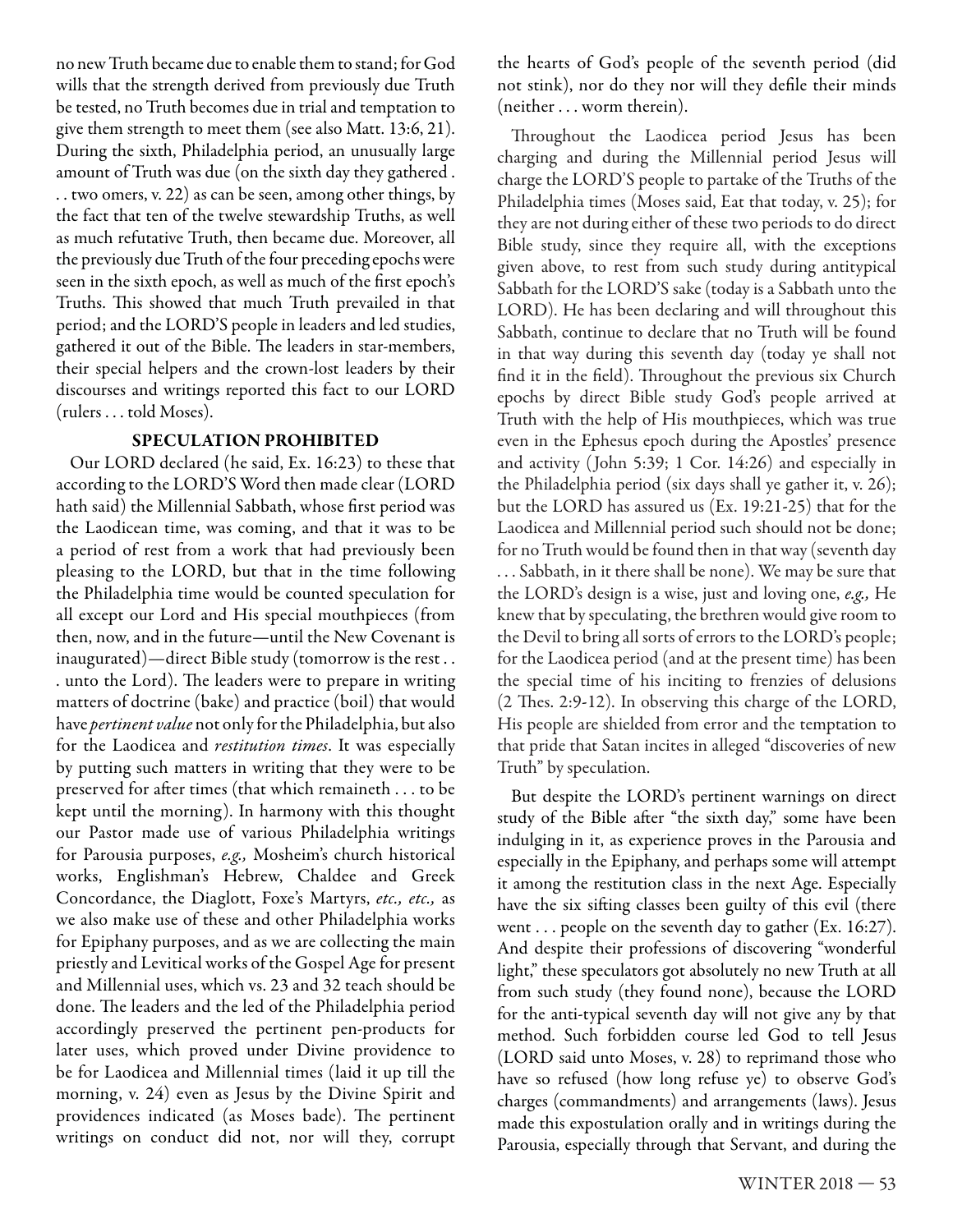Epiphany, especially through the Epiphany messenger. This expostulation was made, because God required rest from the labor of direct Bible study on the antitypical seventh day (for that . . . the Sabbath, v. 29), for which reason He gave enough of such work during the Philadelphia time to suffice for that and the following period (sixth day the bread of two days). Therefore, He requires everyone to keep within His pertinent official functions during the antitypical seventh day (abide every man in his place) and not leave those official functions to assume those that are limited to Jesus and His special mouthpieces (let no man . .. on the seventh day). This charge was then fulfilled by the LORD'S people (people rested on the seventh day, v. 30). The type here does not refer to those who speculated themselves out of being any longer of God's people, and compared with v. 27 shows that those who had done some of it and who remained among the LORD'S people, cleansed themselves of this fault and practiced it no more.

God's people attribute the quality of understandability to the Truth as a thing both reasonable and clear (Israel called the name thereof Manna [the Hebrew word is man, what? which suggests that its meaning-What is this?—under investigation as due is reasonable and clear], Ex. 16:31). The Truth is aromatic and saving, aromatic because Divinely inspired, pure, perfect, reliable, effective, soul-satisfying and permanent; and salutary, because it makes wise unto salvation, develops the graces and saves the believing and obedient (was like coriander seed). It is also wise, just, loving and powerful (white). And to the responsive it is hope inspiring, and is spiritually sweet (like wafers, literally a cake, made with honey); for it fills the responsive disposition with love, hope, faith, joy, peace and comfort, all of which constitute spiritual sweetness. Jesus, a second time has charged at God's command (Moses said . . . the LORD commandeth, v. 32) that the Truth according to the capacity of God's people (an omer of it) be preserved in writing (kept), and that from the first epoch onward for the future use of God's people (for your generations). This charge has resulted in the production of the New Testament and the main writings of most of the star-members and their special helpers and in their preservation to the end that later comers of God's people may see the Truth gotten in the former "days" of the Gospel Age (see the bread … fed you in the wilderness . . . from . . . Egypt). Additionally, Jesus charged His mouthpieces (Moses said to Aaron, v. 33)to take the doctrine of the Christ class' hereafter (take a pot) and fill it to its utmost capacity, which is immortality, as their kind of everlasting life (omer full of Manna); and to keep this teaching as a matter relating to the LORD for the Spirit-born condition (before the LORD) to be

perpetually held before all generations of God's people (kept for your generations). This was accordingly done by the LORD'S mouthpieces and is fixed as the pertinent teaching as to the Spirit-born condition (so Aaron laid it up before the testimony to be kept, v. 34). The Truth in its dueness has been and will continue throughout this Age to be the food of God's people until they come to the Kingdom (Israel . . . Manna forty years until . . . land inhabited . . . borders . . . Canaan, v. 35). Their capacity (omer, v. 36) for the Truth exists in a limited condition by reason of the imperfection of their mental, moral and religious powers (tenth part of an ephah).

#### **MANNA QUALITIES— PEOPLES ACTIVITIES WITH IT**

Numbers 11:7-9, treat of the Manna and the people's activities with it. V. 7 gives a brief description of the Manna, which brings to our attention four qualities of the Heavenly Manna. We understand that the Manna Israel had as its food represents the Truth, God's Word. Or to put it in another form, Christ is our spiritual food, even as He Himself has interpreted the typical Manna to represent Himself (John 6:32-58). Some might think that our first definition of the antitypical Manna contradicts our second definition of it; but a little thought will readily show their harmony. Jesus Himself tells us that He is the Way, the Truth and the Life ( John 14:6). How is this so? From the fact that the Bible is Christocentric. The whole Word, Plan, of God involves Him and revolves about Him, who of God is made to us now and to the world in the Millennium, wisdom, righteousness, sanctification and deliverance (1 Cor. 1:30). It is for this, among other reasons, that He is called the Word of Life and the Word of God (1 John 1:1; Rev. 19:13). Indeed, His pre-human title, the Logos, Word, among other things, is related to this thought, inasmuch as it presents Him to us as God's mouth ( John 1:1-3, 14), which is one of the Bible's titles (Psa. 45:1; Isa. 1:20). Accordingly, the Truth is but a description of Him in His person, character, teachings, work and relations, as He is also its Revealer. Accordingly, the twofold definition, (a) the Truth, God's word (b) Christ our spiritual food, that is given above of the antitypical Manna is correct.

#### **FOUR ATTRIBUTES OF THE TRUTH**

Above we said that four of the Truth's qualities are set forth typically in Numbers 11:7, "The Manna was as coriander seed; and the color [appearance] thereof as the color of bdellium." Coriander seed is aromatic as to scent and is preservative as against corruption—the appreciableness and the salutary-ness of the Word of God are thereby brought out. The Truth, in the first place, is in its nature and in its effects appreciable. This is because it is Divinely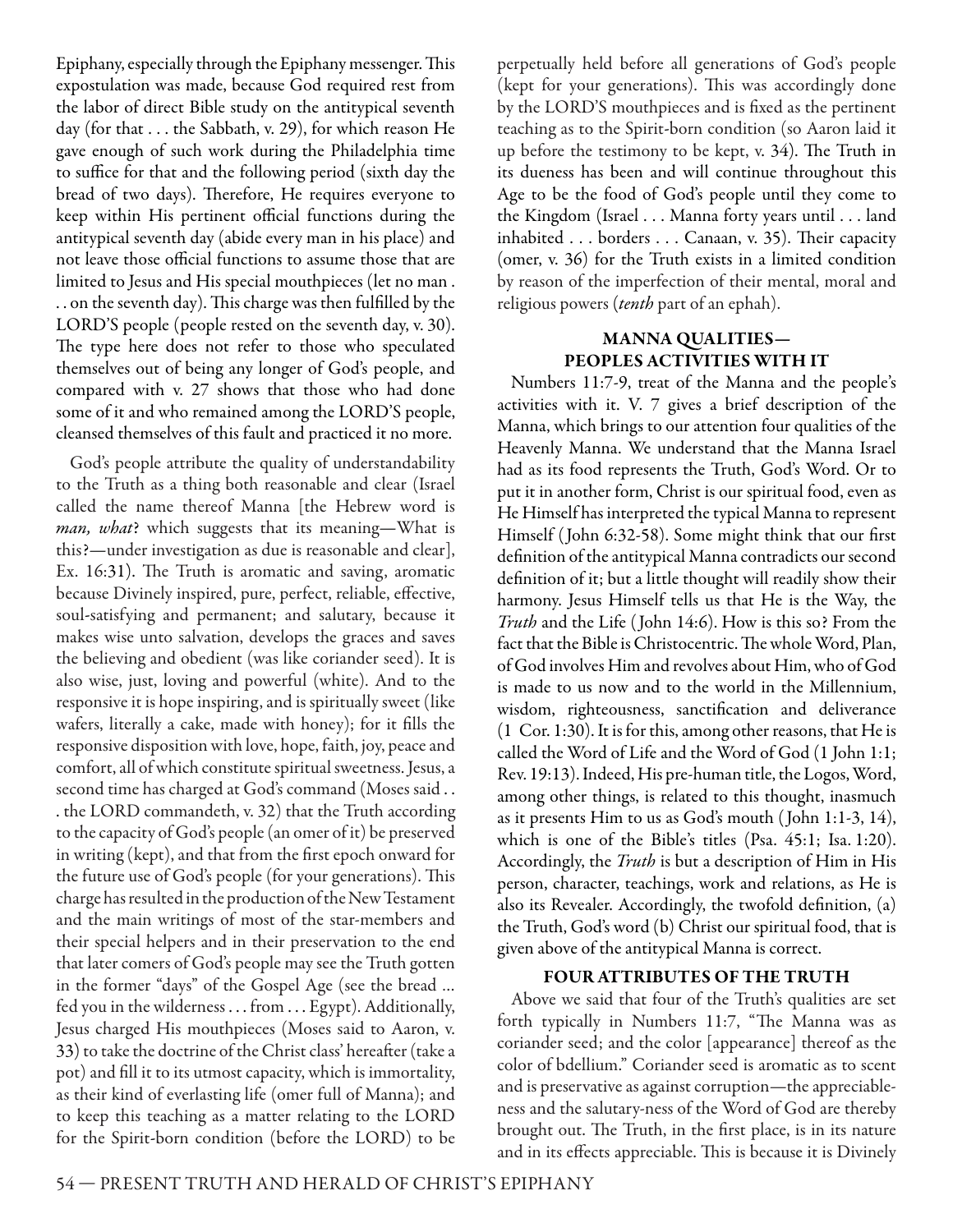inspired (2 Tim. 3:15-17), pure (Psa. 12:6), perfect and reliable (2 Sam. 22:31); effective (Isa. 55:10, 11), soulsatisfying (Job 23:12) and permanent (Psa. 119:144). It is also, as typed by the second quality of coriander seed, in its nature and effect salutary. This is because it makes wise unto salvation (Psa. 119:98-100), it works the graces (Rom. 15:4) and it saves (Rom. 1:16). These are the qualities of the Truth as suggested by the Manna being as coriander seed, which is a fine type.

Bdellium, according to the best authorities, is among the clearest of the precious stones—the diamond. The qualities of the Truth typed by the color of the Manna being like bdellium are clarity and brilliance. And certainly the Truth is when due clear and brilliant like a diamond. By this we are not to be understood to mean that the Bible is clear purposely it was by God made the obscurest of books, as we have more than once emphasized in our writings (Isa. 28:9-13). But the Truth as due is wonderfully clear to God's people (Col. 1:27) and in due time will be so to the world (Rev.  $22:1$ ). This clarity is due to the reasonableness of God's thoughts (Isa. 1:18). Its brilliance makes it enlightening—it reflects light from the LORD. The following passages bring out the diamond qualities of the Truth (Psa. 19:8; 119:105, 130; 2 Pet. 1:19). So we see that by the Manna being like coriander seed and diamonds the LORD has brought to our attention four splendid qualities of the Truth. Let us note well the wisdom expressing itself in poetic form brought to our attention by God's use of these objects of nature to enforce spiritual lessons.

The Israelites' activities as to the Manna type spiritual Israel's activities as to the Truth, whose mind and heart processes on the LORD'S Word are typically set forth in v. 8. Israelites' going about as to dealing with the Manna represents the antitypical Israelites' giving their attention to the LORD'S Word privately and in fellowship by conversation and class study. The Israelites' gathering the Manna types the Spiritual Israelites' getting an understanding of the meaning of the Truth. Their grinding it in mills or beating it in mortars types the analytical processes whereby one divides, subdivides, subsubdivides, etc., it into its main parts, which are doctrine, precept, promise, exhortation, prophecy, history and type, and into its smaller parts, *i.e.*, as to the subjects coming under each of these general heads and as to the contents of each of these subjects. E.g., on the general division of the Truth's subject matter we might instance the subject of God as a subdivision of doctrine. The subject of God may be subdivided into the following parts: His being, His character, His teachings and His works. Each of these in turn may be sub-subdivided, e.g., His being may

be divided into its existence, its nature, its faculties, its attributes. Each of these in turn may then be divided, etc., etc., etc. This same process can be applied to any other doctrine or to any of the other main divisions of Truth thoughts given above. The Israelites' baking, or boiling it represents the Truth-proving processes, whereby by proofs from Scripture, reason and facts one demonstrates it as true to his own satisfaction. The Israelites' making cakes of the Manna types the adapting of the Truth for fitness to one's heart appropriation unto character development and character correction for oneself and others, individually or in groups, as well as for one's development in doctrine and refutation (2 Tim. 3:15, 17). His eating these cakes types such appropriations of the LORD'S Truth to one's development in the LORD'S Word, Spirit and work. We know that just as these things were done in the Harvests, they have been and are being done in the Epiphany, and they were certainly done in the Smyrna, Pergamos, Thyatira, Sardis and Philadelphia periods of the Church.

The taste (Numbers 11:8) of these cakes was like fresh oil. After people have tasted olive oil that is old and somewhat rancid, fresh oil tastes very good. This suggests the fine taste of the good Word of God. It tastes very good to the mind and heart, inasmuch as its abounding Truth, reasonableness, beauty, sublimity, sufficiency and practicability satisfy both head and heart. O, how its "taste" enlightens, satisfies, delights and uplifts in the holy Spirit! The holy Spirit of it (oil) makes it taste so good to our holy Spirit. So it has been throughout the whole Age from Jordan until now and will until the Epiphany is past be to real Spiritual Israelites. V. 9 tells us under what circumstances the Manna fell: Upon the night's dew it fell. It did not fall directly upon the desert earth, which doubtless would have made it sandy and muddy, but upon the sand and earth-covering dew. In Bible symbols the dew sometimes represents the Truth (Deut. 32:2) and sometimes God's providences (Prov. 19:12). Both of these thoughts apply here. Upon Truth already given the LORD superimposes more Truth, adding line upon line, precept upon precept (Isa.  $28:10$ , 13). The night-long falling of the Manna upon the dew suggests the progressive development of the Truth (Prov. 4:18), ever reminding us of the thought expressed in a hymn. "Still there's more to follow." This is also suggested by the Manna's continuing to fall throughout Israel's wilderness journey, even as in the anti-type from Jordan to the present the Truth as due came upon the Truth that had already been due among God's people, the antitypical camp. The advancing Truth does not set aside the Truth formerly received, as some deceivers teach. Those of us who during the Parousia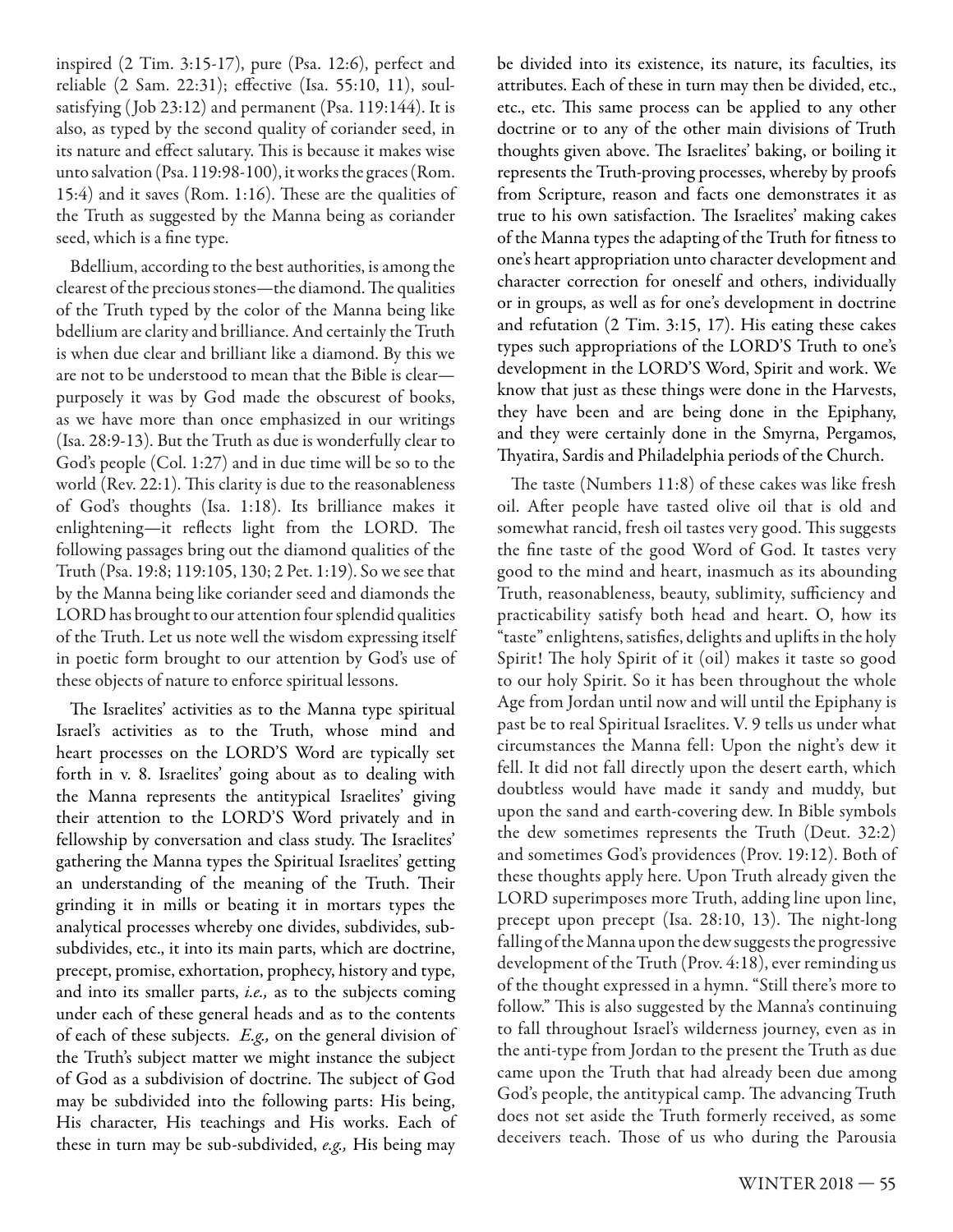watched this peculiarity of the Truth, its dueness, i.e., its coming as the needs, circumstances and experiences of God's people require, and who during the Epiphany are watching its dueness, know that this is a true principle in practice. The same peculiarity of the Truth was in evidence throughout all the five Church epochs between the Harvests (Psa. 23:5; 81:16; 100:3; 103:5).

#### **THE TRUTH COMES AS DUE**

The same remarks hold with reference to the Manna's falling upon the dew as symbolizing the providences of God toward His people throughout the entire Age. The Truth as due came to God's people adapted to their varying providential needs, circumstances and experiences; for the Word of God was so framed by God that it is not only adapted to the needs of God's people in general, but it is also adapted to their individual needs amid their varying circumstances and experiences. This shows the practicability of God and of God's Truth. That God arranged His Word so as to be adaptable to the general needs of His people is apparent from Amos 3:7: "Surely the Lord your God will do nothing [in the outworking of His Plan] except He revealed it as His secret unto His servants the prophets." These acts are sometimes revealed in the prophecies and sometimes in the types of the Word, which detail all the unfoldings of God's Plan as due. And that God adapted His Word to the particular needs of the individual members of His people in their varying circumstances and experiences is evident from many Scriptures (Gen. 49:24; Ex. 23:22; Deut. 10:18; Psa. 23:4; 34:7, 10; 37:25, 34; 40:5; 44:1-3; 68:6; 105:16-22; 146:7- 9; etc.). The Manna's falling at night  $(v, 9)$  suggests that the Truth is due particularly in the nights of controversies for the Truth against error, in the nights of fighting against sin, selfishness and worldliness. It was due in the night of nominal Fleshly Israel in its Harvest, in the night from 1799 to 1954, in the night between the Harvests, in the Epiphany night, and in the individual Christian's night of affliction. The advancing light is built upon the past-given Truth, and rests upon the providences of God's people in the sense of being adapted to their providences in their needs, circumstances and experiences (upon the dew). No wonder the Word, having such qualities and peculiarities as are typed in vs. 7-9, the Apostle Paul calls it the good Word of God (Heb. 6:5). How great, therefore, must be in God's people the sin of distaste for that Word and turning from an appetite for it to an appetite for Jewish and pagan religious beliefs, history, science, philosophy, art and literature.

Such dissatisfaction with the Truth and lusting after secular religion, history, science, philosophy, art and

literature, came to our LORD'S attention as the antitypical Moses (v. 10) in the Gospel Harvest. In each church of all denominations and in each ecclesia of the Parousia Truth people (throughout their families, v. 10) this dissatisfaction with the Truth and hankering after secular knowledge had one or more representative. Not only so, but this dissatisfaction and lusting were expressed publicly, often by the ministers and elders as the leaders in those churches and in Truth ecclesias (every man in the door of his tent). Accordingly, this was a very general happening. So widespread did it become that it had to receive the special cognizance of the LORD, who was greatly displeased thereat (the anger of the LORD was kindled greatly, v. 10), knowing that one of His choice favors was despised and greatly inferior things were preferred to it by His people, since this betrayed their ingratitude, in appreciation and corruption. Moreover, this course of the people was by our LORD seen to be evil (evil in the eyes of Moses). We know that such things have happened in the Parousia and Epiphany times. But the same phenomenon occurred in the Smyrna period and continued to happen in the following four Church epochs, especially in the first three of these four. During the Smyrna period especially did our LORD note both in the Jewish and in the Gentile section of the nominal and real people of God that there was increasingly among them dissatisfaction with, and weariness of the spiritual Manna that God provided for His people, and this lusting after Jewish and pagan religions, history, science, philosophy, art and literature. He saw it occurring in every ecclesia of both sections of His people in that period. He saw it occurring not only in a private way, but also in a public way, and that often expressed by the leaders themselves, whose influence over the others made these feelings all the more evil in their nature and effects. No wonder that God at such base ingratitude, inappreciation and corruption was greatly displeased; and no wonder our LORD recognized these things as evil.

#### **MURMURING AGAINST THE LORD**

We will now consider Numbers, Chapter 11, beginning with verse 4. The events closely preceding the Gospel Harvest and the Gospel-Age No-Ransomism sifting are described in vs. 4-31. These were quite varied, some of them were more or less direct bridges leading the unworthy into the No-Ransomism sifting  $(v. 4-10)$ ; and others were helps that the LORD provided to safeguard the faithful (vs. 16, 17, 25-30); and intermingled among these are antitypical conversations on the part of God and Christ (v. 10-23). The rock bottom cause of all of the No-Ransomism siftings and therefore of the Harvests was weariness with the LORD'S Truth (Manna v. 6) and desire for other food for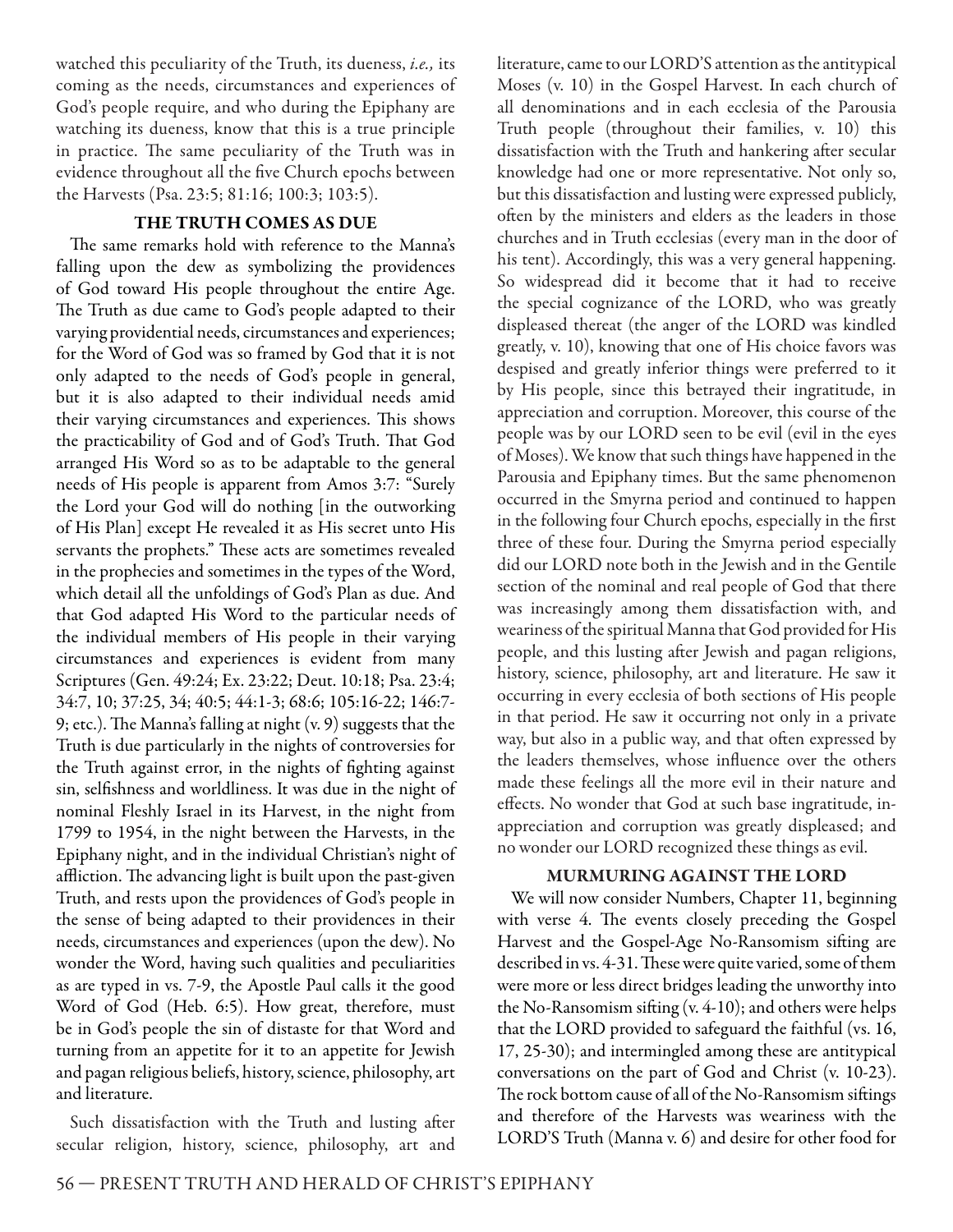heart and mind than the LORD'S Word (vs. 4-6). Israel's mixed multitude, the riffraff, a word whose syllables end in a sound somewhat like the corresponding Hebrew word, asafsuf, consisted of people of various nations, which had been conquered by the Egyptians, and whose citizens captured in expeditions of war and plunder had been reduced to Egyptian slavery. When Israel as slaves were liberated by the humiliated Pharaoh and his Egyptian subjects, those non-Israelitish slaves went forth from slavery into freedom with them, the Egyptians being too greatly broken down to restrain these slaves from departing from their midst with the Israelites. These accompanying Israel naturally were the first to begin the outcries against the Manna and for the foods of Egypt (v. 4). So in the Gospel Harvest many who were not real Spiritual Israelites first of all wearied of the LORD'S Word (Manna v. 6) that they had been having as it was due (fell a lusting and said who will give us flesh v.  $4$ ). And as in the type the spirit of these, like an unholy contagion, began to infect those who were real Spiritual Israelites, until like the others they, too, became weary of the LORD'S Word as due and began to long for other food for heart and mind (the children of Israel also wept and said who will give us flesh to eat,  $v. 4$ ). Certainly these showed bad taste in wearying of the good Word of God (Heb. 6:5). This becomes manifest when we come to see what they began to long for, as typically set forth in v. 5: The nominal church and heathen creeds (fish), history (cucumbers), science (melons), philosophy (leeks), art (onions) and literature (garlic). The further they proceeded the more degenerate became their tastes. Certainly this was true in the Harvest time beginning just after the shaking of 1875 antecedent to the Harvest's No-Ransom sifting.

This same thing was enacted on a larger scale shortly after the false Second Advent sifting which set in when the Kingdom was not established subsequent to the Jewish war of 66-73. As there was a literal mixed multitude that followed Israel out of Egyptian slavery, so there was an antitypical mixed multitude that associated itself with Spiritual Israel coming out of the slavery of sin and error. This was true of that part of Spiritual Israel that consisted of Jewish and of that part of Spiritual Israel that consisted of Gentile believers. Shortly after Pentecost, yea even before, this antitypical mixed multitude began to make its appearance in antitypical Israel. The five Jewish Harvest siftings each furnished a supply of these (see  $PT$  '36, p. 28). This is readily discernible in four of these siftings alluded to in the Gospels and in the Book of Acts. The fifth of these, like its counterpart in the Gospel Harvest, being on the largest scale of all five, must have manifested a goodly number of these among the LORD'S people. Then, too, the result of the Jewish war and the subsequent false Second Advent sifting was to manifest from both the Jewish and Gentile world a still larger number belonging to this mixed multitude; so that toward the close of John's life he could with reason speak in his epistles of many false teachers and deceivers and forsakers of the real Truth and introducers of errors among the brethren as misleading many away from the right way (1 John 2:18, 19; 4:1-3; 2 John 7; 3 John 9, 10). Of course such were the first to weary of the Heavenly Manna, and longed for the Jewish or heathen food for heart and mind from which but shortly before they had been weaned.

Their example and agitation before long, misled a considerable number who had been real Spiritual Israelites  $(v. 4)$ . These symbolically wearied of the Heavenly Manna and, symbolically weeping grievously, longed for the flesh pots of symbolic Egypt, the present evil world. Accordingly, as they were Jews or Gentiles, they began to hanker after Jewish or pagan traditional religion (fish), Jewish or pagan history (cucumbers), Jewish or pagan science (melons), Jewish or pagan philosophy (leeks), Jewish or pagan art (onions), and Jewish or pagan literature (garlic); and for these beggarly elements they were willing to neglect, despise and abhor the good Word of God! A terrible deterioration in mental, moral and religious tastes is typed by the lusting of vs. 4-6. This is emphasized in the Hebrew where in v. 4 it reads "made themselves lust a lust." Like Lot's wife, they longed for the things left behind (we remember . . . which we ate freely in Egypt, v. 5). How ungrateful toward the LORD, who had given them angels' food (Psa. 78:25), that they should by their thoughts, motives, words and acts have expressed contempt of it (there is nothing at all beside this Manna before our eyes, v. 6). Their complaint, now our soul is dry (appetiteless as to the Manna and listless, v. 6), received a terrible recompense; for it is written of them that though the LORD gave them their hearts' request, He sent leanness into their soul (Psa. 106:15). Surely we who had been given the sumptuous feasts of the Parousia and Epiphany Truth should guard well our symbolic appetites, lest we, wearying of the finest of the Heavenly Manna, draw down upon ourselves the evil of the antitypical lusters (1 Cor. 10:6).

#### **APOSTLE PAUL'S CAUTIONS AGAINST MURMURING**

That the Apostle Paul should speak to the Philippian church of rivalry or personal vanity does not imply that they were guilty of such conduct. Nor does his exhortation that they should in Phil. 2:14 "do all things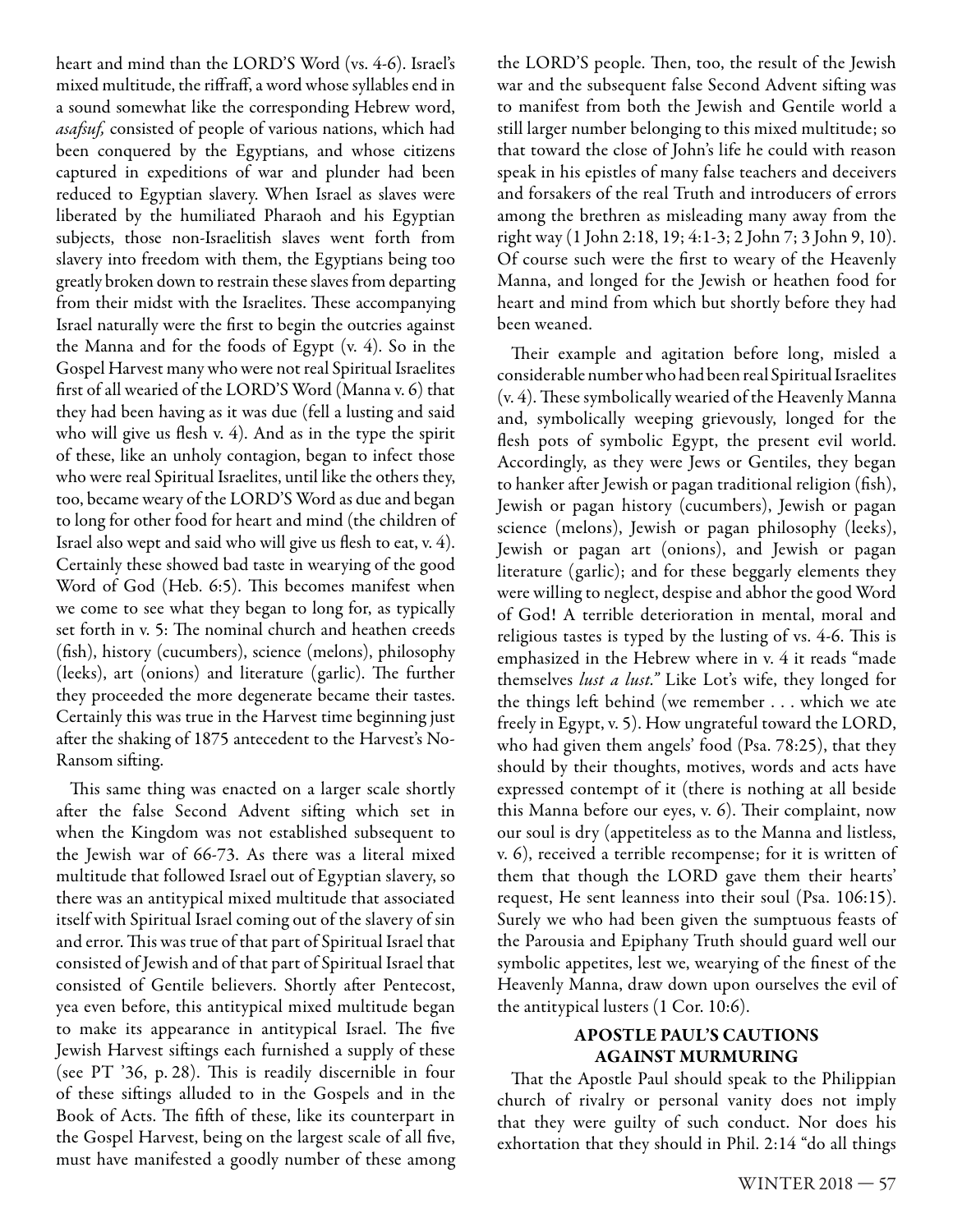without murmurings and disputings," suggest that there was a spirit of discontent among them. Rather, they would value this counsel, followed as it was by the best of reasons for observing it: "That ye may be blameless and harmless, the sons of God, without rebuke, in the midst of a crooked and perverse nation, among whom ye shine as lights in the world" (Phil. 2:15). (It should be noted that the Greek word *goggusmos*, translated "murmurings" in Phil. 2:14 is defined by Strong's as "a secret debate" or "a secret displeasure not openly avowed").

Yet the danger was as real then, as it is today. Paul had fi rsthand experience of the tendency of his own countrymen to murmur. The word means to complain, to grumble, to rebel. A *murmuring* is often a continuous, low, indistinct sound, suggesting an undercurrent of discontent. It may amount to little more than a tendency to tolerate a situation with less than good grace and good cheer. Or it may be more active and vocal, as when, delivered from slavery in Egypt, the people of Israel soon grumbled resentfully at the hardships attending their new-found freedom.

#### **MURMURING AGAINST THE LORD**

The people of God, who accept Him as their Guide and Leader, should never complain, and Paul reminds us that the murmuring of the Israelites on that occasion carries a lesson for us. Their complaint was on account of the Manna, for which they had at first been so thankful. This Divinely provided "bread from heaven" (Ex. 16:4) had become their staple diet. It could be crushed into flour, boiled or baked, made into pancakes with a honey-like flavor and a suggestion of olive oil. Inventive and resourceful as the women might have been in varying the Manna-based diet for their families, it was inevitable that many would weary of it and hanker after the "flesh pots" of Egypt. The grumbling started among the mixed multitude who had thrown in their lot with the Israelites and come away from Egyptian oppression. "Oh, for a few bites of meat! Oh, that we had some of the delicious fish we enjoyed so much in Egypt, and the wonderful cucumbers and melons, leeks, onions and garlic!... and day after day we have to face this Manna!" (Num. 11:5, 6, Living Bible). The discontent was contagious and the people of Israel allowed their minds to grow so vexed that they wept like children as they thought of what they had left behind. It was with them, as it often is with us, that "distance lends enchantment to the view." Looking backward, they forgot the trials and difficulties of their bondage in Egypt, and like peevish children allowed their fancies to affect their reason.

#### **THEIR DAILY BREAD**

The "wilderness of wandering" was not entirely a barren desert. It was, rather, a wild, uncultivated region with extensive rocky mountainous areas, and deep valleys where water courses, varying in abundance with the changing seasons, supported the growth of herbs and shrubs, adequate to provide pasture for the flocks and herds—"very much cattle" (Ex. 12:38)—brought from Egypt. But it was the scarcity of water and food for humankind that resulted in the LORD'S miraculous provision of water from the smitten rock (Ex. 17:6), and the constant supply of Manna from Heaven. And so He gave them their daily bread.

Yet, the Apostle Paul tells us, some complained—and "with many of them God was not well pleased: for they were overthrown in the wilderness" (1 Cor. 10:5, 10). He describes their experience of 40 years' wandering as "the provocation, the day of temptation in the wilderness," the LORD saying: "I was grieved with that generation.... They . . . err in their heart; and they have not known my ways . . . They shall not enter into my rest" (Heb. 3:8, 10, 11).

#### **WHAT IS DISCONTENT?**

Many of us may have in our natural dispositions a tendency to grumble, to complain, to repine—to be discontented. Appalling thought! That we, of all people, who have been carried so carefully through the wilderness of this present evil world, attended by the daily providences of our loving LORD—that we should murmur must surely grieve Him!

Of course there are times when we chafe at life's adversities, perhaps failing to remember that "all things work together for good to them that love God" (Rom. 8:28). Our discontent may be little more than an occasional spell of low spirits, possibly born of boredom, anxiety, or feelings of inadequacy, and often resulting from an awareness of our own faults and failings.

Even the saintly Paul was afflicted. "The good that I would, I do not: but the evil which I would not, that I do . . . O wretched man that I am!" (Rom. 7:19, 24). Yet this kind of dissatisfaction may have a salutary effect, in spurring us to greater efforts to overcome character defects. Certainly Paul, near the end of his life, could say with assurance: "I have fought a good fight, I have finished my course, I have kept the faith: Henceforth there is laid up for me a crown of righteousness, which the Lord, the righteous judge, shall give me at that day" (2 Tim. 4:7, 8).

And as an understanding parent comforts a fretful child, so our loving Heavenly Father forgives our human failings and restores our reason. With the psalmist, we can say: "I was brought low, and he helped me. Return unto thy rest, O my soul; for the LORD hath dealt bountifully with thee" (Psa. 116:6, 7).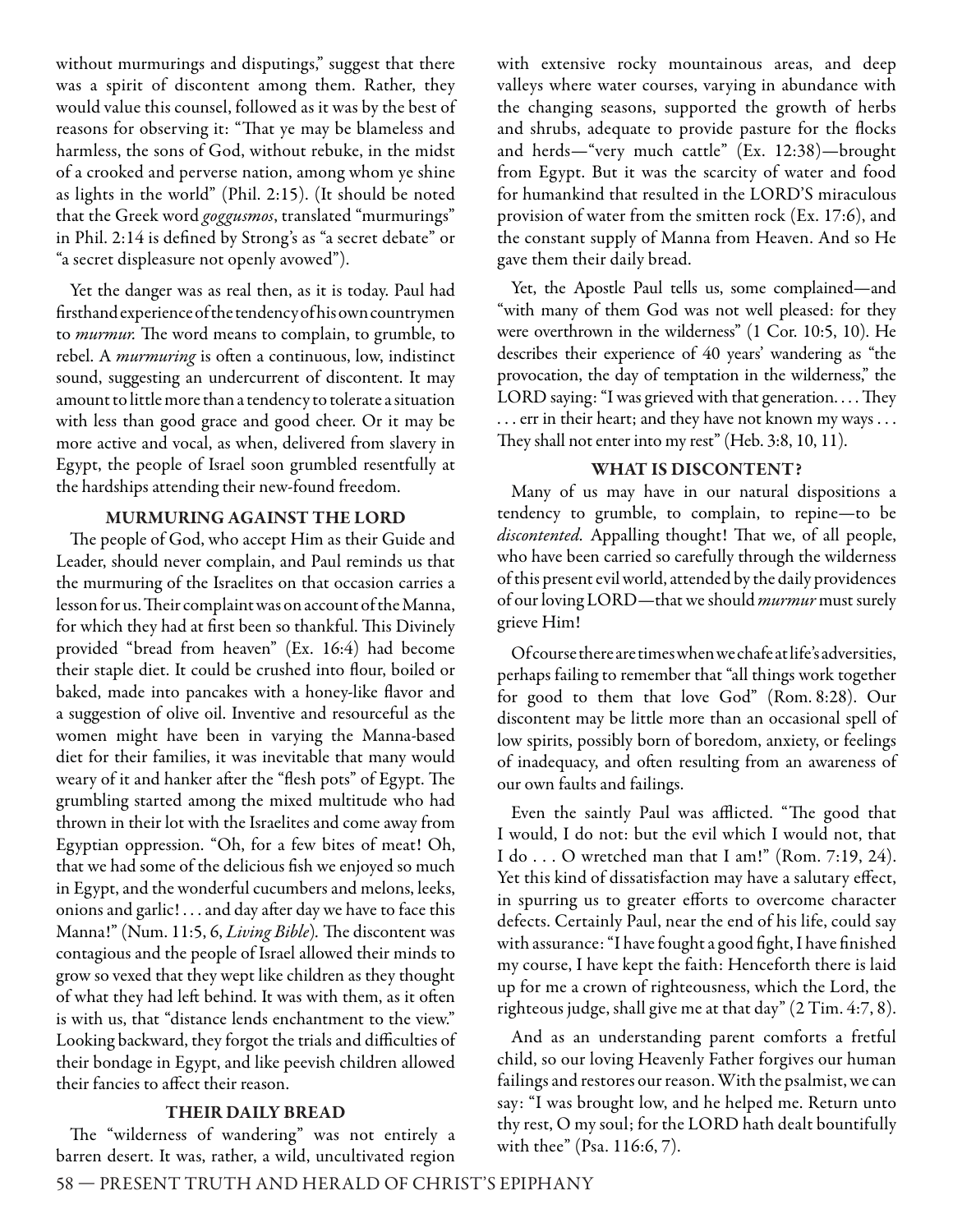He helped me! God is ever merciful to forgive our lapses through human weakness, and lifts us up out of our despondency, if we only allow Him to do so.

#### **THE DANGERS OF BECOMING A MALCONTENT**

Persisted in, however, the spirit of discontent must be regarded as a serious character fault, totally unbecoming to any who consider themselves to be followers of the Lord Jesus. It is a *dangerous condition* which abuses the goodness of God and threatens its possessor's eternal destiny: "They shall not enter into my rest."

Murmuring-whether audibly, or in the secret thoughts of the heart, is an unmistakable indication that all is not well with us in our relationship to our Lord and Savior, and to our brethren in the faith. What are the implications?

If we are dissatisfied with what we have, we are telling the LORD—who reads our hearts—that we are ungrateful

for His provision for our needs. Are we questioning His goodness? Are we doubting His wisdom? Are we grieving Him, as He was grieved with that generation in the wilderness? Can it be that—without realizing it—we are hurting our loving Heavenly Father?

Little wonder that the Apostle Paul, having the Philippian brethren in his heart, desired their continued peace and harmony, and thought it not unwise to exhort them to "Do all things without murmurings."

And our Lord Jesus assuredly has us in His heart: "As the Father hath loved me, so have I loved you. . . . I command you, that ye love one another" (John 15:9, 17). Like our Lord, we are to be peacemakers, keeping "the unity of the Spirit in the bond of peace" (Eph. 4:3). Doing all things without murmuring, we shall find "How good and how pleasant it is for brethren to dwell together in unity" (Psa. 133:1).

## **OUR LORD'S SHEPHERDING CARE**  *"Now the God of peace, that brought again fr om the dead our Lord Jesus, that great shepherd of the sheep, through the blood of the everlasting covenant" (Heb. 13:20).*

Bible Standard Ministries [LHMM] has been privileged by Jehovah with an inheritance of Truth throughout the ages. God has provided messengers to bring Truth as due through consecrated vessels of His choosing. Two of these became known to us by an understanding of Micah 5:5 "seven shepherds and eight principal men." We know them as Pastor Russell [the Parousia Messenger] and Pastor Johnson [the Epiphany Messenger]. After the smiting of the shepherd, the Parousia Messenger (the 48th starmember), in 1916, the Lord's Parousia-enlightened sheep were more or less bewildered and scattered, especially by various uncleansed Great Company leaders and their errors, but our Lord continued to shepherd His people, by raising up for their enlightenment and assistance the Epiphany Messenger, the 49th and final star-member. After his death in 1950, the Lord's Epiphany-enlightened sheep were more or less bewildered and scattered, mostly by certain Youthful Worthy leaders and their errors, but our Lord in His glorified condition still continued to stand and feed God's flock in the strength and in the majesty of the name of Jehovah, and they continued to abide (Micah 5:4; E 1, p. 520). "The path of the just is as the shining light, that shineth more and more unto the perfect day" (Prov. 4:18; SITS 1, pp. 20-28).

But how does our Good Shepherd, the Lamb that was slain, continue to open the seals of the book (Rev. 5:5), giving to His sheep the Truth as due, since the seven composite angels to the seven stages of the Church, the seven composite stars, or seven shepherds, with their eight principal men (Micah 5:5; the Parousia and Epiphany Messengers being the seventh and the eighth), have finished their course?

From a number of lines of evidence from Scripture, reason and facts, the Epiphany Messenger, the 49th and final starmember and the last Little Flock member to be glorified (E 10, p. 142), showed that after his demise our Lord would give the stewardship of the Truth to the Great Company, particularly to the Good Levites and their Divinely appointed leader Bro. R. G. Jolly ("a companion and the special helper of the Epiphany messenger" until his demise in 1979—PT '42, pp. 14, 15; PT '43, p. 79), and that "the Great Company would have to serve itself without direct service from a star member" (see PT '44, p. 29, par. 1; PT '48, p. 45; PT '50, pp. 192, 193; PT '52, pp. 83-91; PT '60, pp. 50-63; PT '69, pp. 41-43).

WINTER 2018 — 59 Since the death of the two Laodicean star-members, our Lord has continued to bring forth meat in due season as needed for His enlightened people, and this has been largely in connection with doctrines, prophecies and types. In His use of us we have been very careful to present to the brethren only such teachings as are in full harmony with the Scriptures, reason and facts. We, of course, do not claim to be infallible, free from making mistakes. We therefore urge the brethren to study our presentations carefully and prayerfully, to "try the spirits whether they are of God" and to "search the scriptures daily, whether these things be so"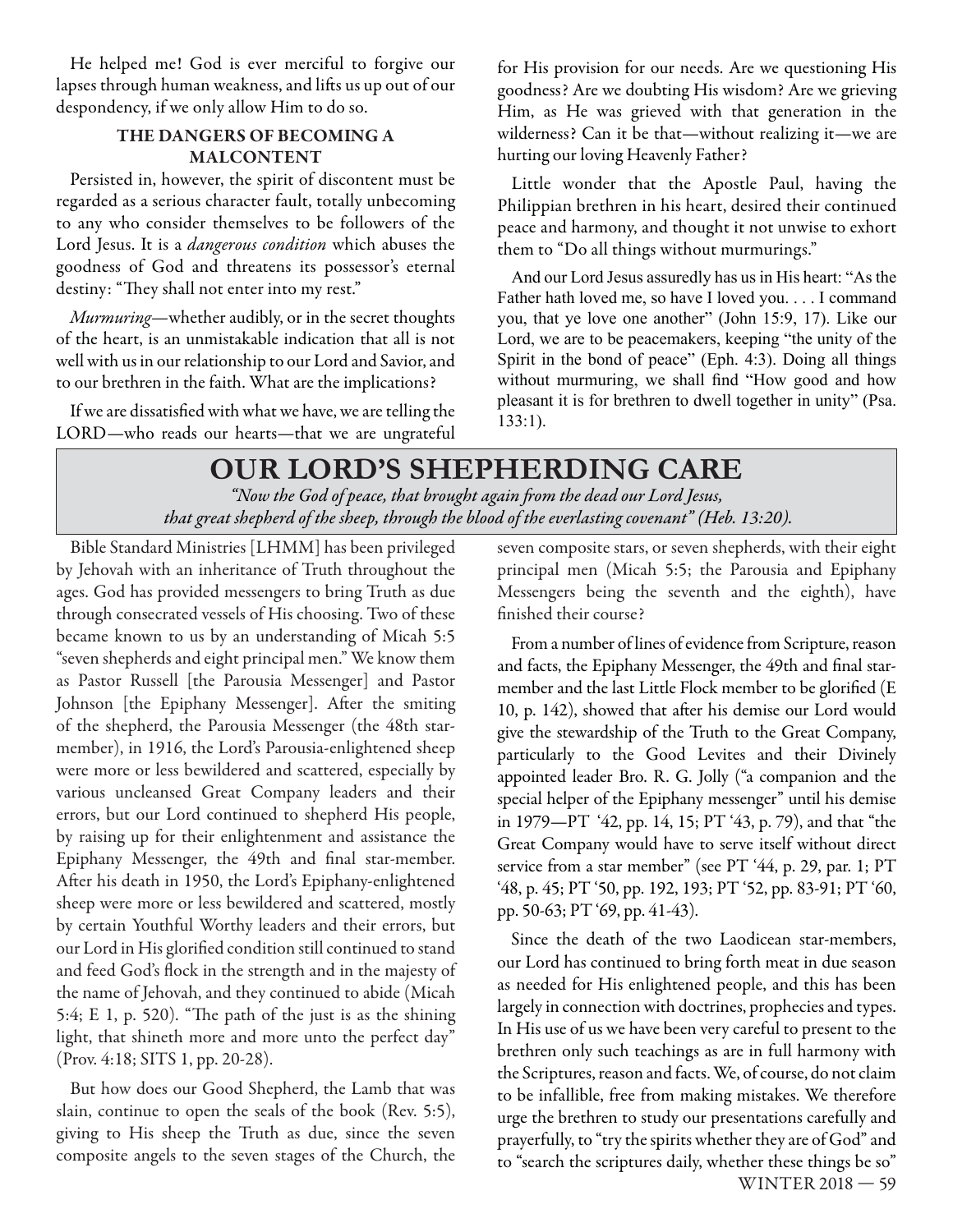#### (1 John 4:1; Acts 17:11).

We have every confidence that after the Great Company finishes its earthly course, our Lord will continue His special shepherding care for His people through the Youthful Worthies, and that after the Youthful Worthies have finished their course in this life, He will continue it through the Consecrated Epiphany Campers (PT '78 p. 87).

As Bro. Jolly stated that with his death our Lord will continue His special shepherding care for His people through the Youthful Worthies. Habakkuk 2:2 requests "Write the vision, and make it plain upon tables, that he may run that readeth it." He—the consecrated child of God—the faithful watcher, especially in times of transition, can find the Truth going forward in an orderly manner and it becomes the privilege of the faithful to make it plain to others. The God of order arranged for three Youthful Worthy candidates to bring Constructive Advancing Truth forward in its dueness. Yes, Brothers August Gohlke until his death in 1985, Bernard Hedman until his death in 2004 and Ralph Herzig until his death in 2016, served faithfully in bringing Truth as due through the Bible Standard and Present Truth magazines.

Our Heavenly Father has also been good to us providentially in giving us a heredity that would dispose us toward religious matters. He did not give everyone this privilege. Some of our poor fellow beings have been exceedingly unfortunate because of their condition of birth. They were born with such minds and dispositions that they could not exercise a living faith in, and a supreme love for, God under present conditions. "All men have not faith" (2 Thes. 3:2). He gave us a favor far beyond that of those who do not have it. Not only so, but He arranged for us such surroundings as favorably disposed us toward Him. He made us hungry for fellowship with Him and with Christ. Was that a benefit? Yes indeed, brethren! All our lives He has been surrounding us with providences to mold and bend our hearts toward coming into relationship with Him.

The Lord continues to provide leadership as we should all believe He would. Has it not been promised to the consecrated believer that He would never leave us nor forsake us (Heb. 13:5)! This statement should be true ground for contentment; knowing that God grants the things which are best for us, the called out ones, the consecrated and dedicated according to His purpose and God, as shown above, will continue it through the Consecrated Epiphany Campers. When the storms of life

sweep over us, and imperil us our Master is with us, and we have the encouragement of our brethren. We are not alone in the world, nor is the smallest interest of ours overlooked. Our strength and confidence is in Him who has declared this and the Lord's love, which has so far delivered, fed and led us, is still with us, the same as ever. "Fear not, I am thy shield and thy exceeding great reward" (Gen. 15:1). We marvel at the continued unfolding of the Epiphany-Basileia Truth from the Scriptures, the green pastures into which our Good Shepherd has led us as His enlightened people.

As we have looked at Bible Standard Ministries' [LHMM] history of Our Lord's shepherding care it is evident that this Movement has received a close relationship with Christ. "Let this mind be in you, which was also in Christ Jesus" (Phil. 2:5). In our text the word mind is used in the sense of disposition, or spirit. Our context explains that so great was the Master's confidence in the Heavenly Father that He humbled Himself, left the Heavenly glory, took upon Himself the human nature and continued obedient even unto the ignominious death of the cross. All this was a wonderful manifestation of loyalty, obedience, faithfulness to God. This mind, or disposition, of loyalty to Jehovah God must exist in all who would be followers of the Master.

Oh, "Whosoever doth not take up his cross and come after me, cannot be my disciple" (Luke 14:27). To each one who would become a follower of our Lord Jesus Christ there comes a time when he must decide what he intends to do. Naturally he may have a mind which is not desirous of doing the will of God, which prefers to have its own way. Naturally he may have a selfish disposition, one which militates against the mind, the disposition, of Christ. But despite his natural inclinations, despite his imperfect mind, he is influenced by the Truth as it is in Christ Jesus, our Lord and Savior.

It would be altogether natural that the perfect man should reverence his Heavenly Father. Because of Father Adam's fall into sin, the majority of his race have lost this natural disposition to such an extent that they prefer to have their own will and seek to carry out their own plans and schemes. This lack of mind, or disposition of obedience to God, is largely a matter of heredity. But to each one who would become a follower of our Lord Jesus Christ there comes a time when he must decide what he intends to do. Naturally he may have a mind which is not desirous of doing the will of God, which prefers to have its own way. Naturally he may have a selfish disposition, one which militates against the mind, the disposition, of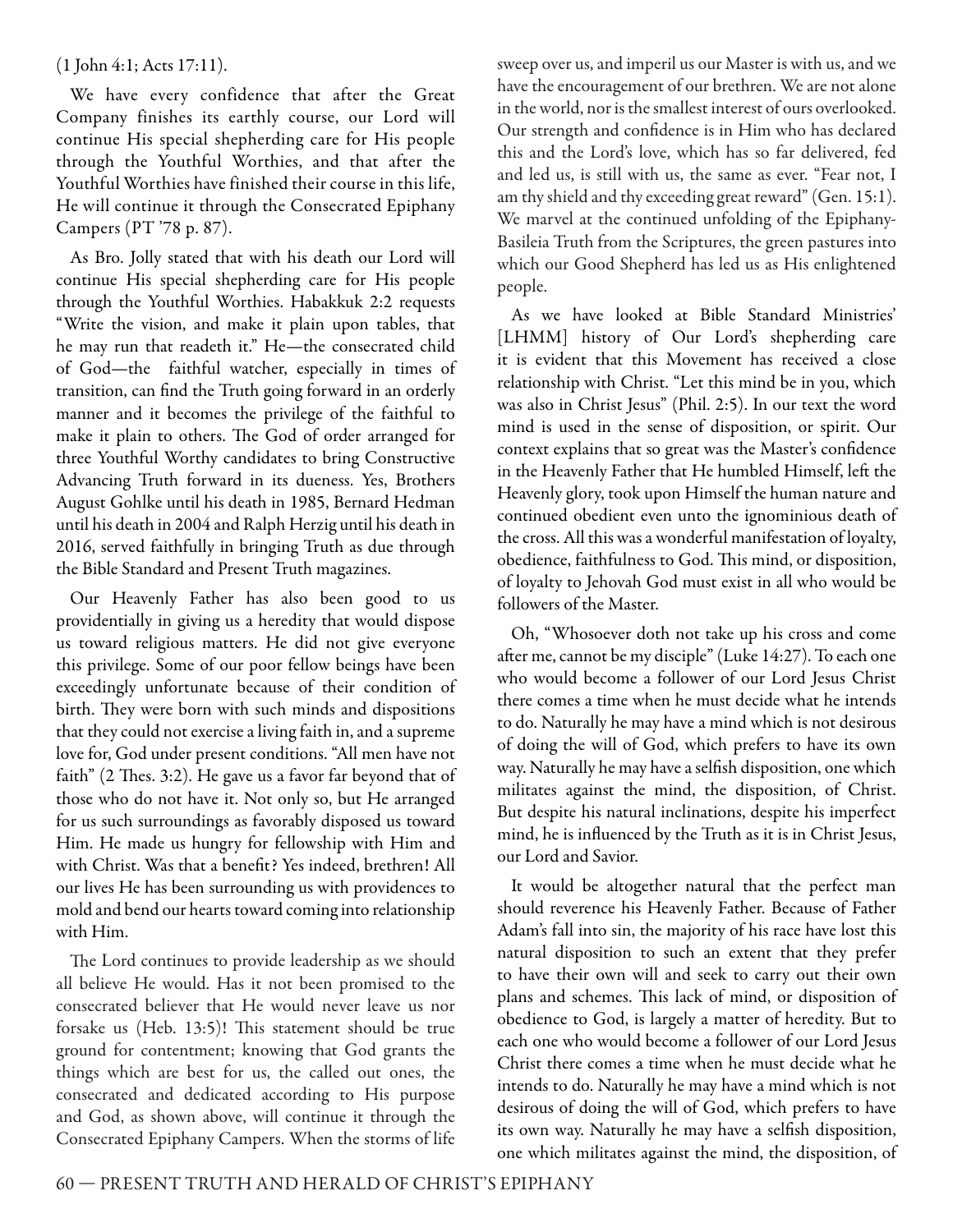Christ. But despite his natural inclinations, despite his imperfect mind, he is influenced by the Truth as it is in Christ Jesus, our Lord and Savior.

Unless such an one had come into contact with the Truth, he might never have come to the point of making a decision. After he has considered the subject carefully, he makes up his mind as to what course he shall pursue. Some do this slowly, others quickly; some do so from one viewpoint, others from another. But all these make up their minds to become imitators of Christ, for all such long to have the favor of God, they have learned that through our Lord Jesus Christ, God has made an arrangement whereby they may come into covenant relationship with Him and may have their natural blemishes covered with the merit of our Lord's sacrificial death. So they determined to be on the Lord's side, to cultivate the spirit which the Master manifested, and which the Heavenly Father declares is pleasing in His sight. Ultimately all who maintain this mind cast in their lot to be followers of Christ. Having decided to become a follower of Christ, a person naturally inquires what steps must be taken in order to enter into covenant relationship with God. The Scriptures tell him that he must believe that our Lord Jesus Christ has given up His life for the sin of the world, and whoever would become a follower of our Lord must first accept Jesus as his personal Redeemer and then walk in His steps (Matt. 16:24). Further investigation of the Scriptures reveals the fact that our Lord consecrated His life to the doing of the Father's will, even unto death, and that whoever would follow our Lord must likewise consecrate his life, and be faithful in his calling.

By faith he accepts the invitation to become a follower of Christ. By faith he presents his body a living sacrifice (Rom. 12:1), recognizing the fact that he is not actually perfect, but that God is willing to accept him because of the imputed merit of Christ. While the calling to Brideship was open [italics ours], when one did so, our Lord accepted him and presented him to the Father, who also received him and begot him through the holy Spirit. Then he became a New Creature. By faith a consecrated one goes on to fulfill the terms of his covenant with God (Psa.  $50:5$ ), to minister sacrificially in the service of the Lord and the brethren. Although he continues to live in the world, yet he is not of the world, for by faith he lives a resurrection life. As a human being he is reckoned dead, but as a consecrated one he is alive. From that time on he strives earnestly to cultivate the mind of Christ. St. Paul exhorts all Christians to let this mind of Christ be in them, more and more abounding. As we grow in knowledge we should also grow in grace, and should have

more and more of this mind of Christ. At first we have only a little, although we may have a strong determination to be on God's side. Since He has accepted us and given us His holy Spirit, we feel that we must rise out of our natural imperfection, and must let the new mind work in us to will and to do the good pleasure of God. If we continue faithful to the Lord, He will guide us in all our affairs through His providences, and will give us whatever discipline is necessary for the perfecting of our characters in likeness to His dear Son, our Lord Jesus Christ, and this will help us overcome.

When one becomes a fully consecrated child of God, the Lord will reveal unto him wherein he comes short of His requirements. The great Redeemer not only has redeemed us and started us on the way, but He will see to our instruction in righteousness. He will give us those experiences which will enable us to perceive wherein we do not always have the right sentiments controlling us, and wherein we have erred in not always permitting the new mind to have control. In proportion as they give heed to all the various means Divinely provided for their instruction and development, the consecrated followers of our Lord must have the same mind which was in their Master.

This new mind will be in us in the sense that we shall desire to do God's will at all times and at any cost. If such is not our disposition, we shall not be fit for the Kingdom, for God does not purpose to have in that Kingdom anyone who is not fully submissive to His arrangements. He will have only those who delight to do His will, those who will sacrifice all other things in order to carry out His wishes. Those who attain this disposition will be with Jesus in His glorious Kingdom. To have the mind of Christ will not necessarily mean that in every instance we shall be able to exercise that mind in all the details of life. Our bodies are weak and blemished through the Adamic fall and therefore we cannot do the things that we would. But if the new mind perceives that through bodily infirmity or through an error of judgment it has made a mistake, it will then seek to make rectification. This is characteristic of the mind of Christ. In every matter that may arise His followers must manifest the same disposition He had.

It is not enough that we should have gone to the length of full consecration to God and should have His holy Spirit in the sense of the enlightenment, heart-warming and energizing of the Spirit in the heart, mind and will similar to the Ancient Worthies, that they had the holy Spirit is evident, e.g., from the case of David, who prayed to Jehovah, "Take not thy holy spirit from me" (Psa. 51:11). The Scriptures teach for all times that the due Truth is for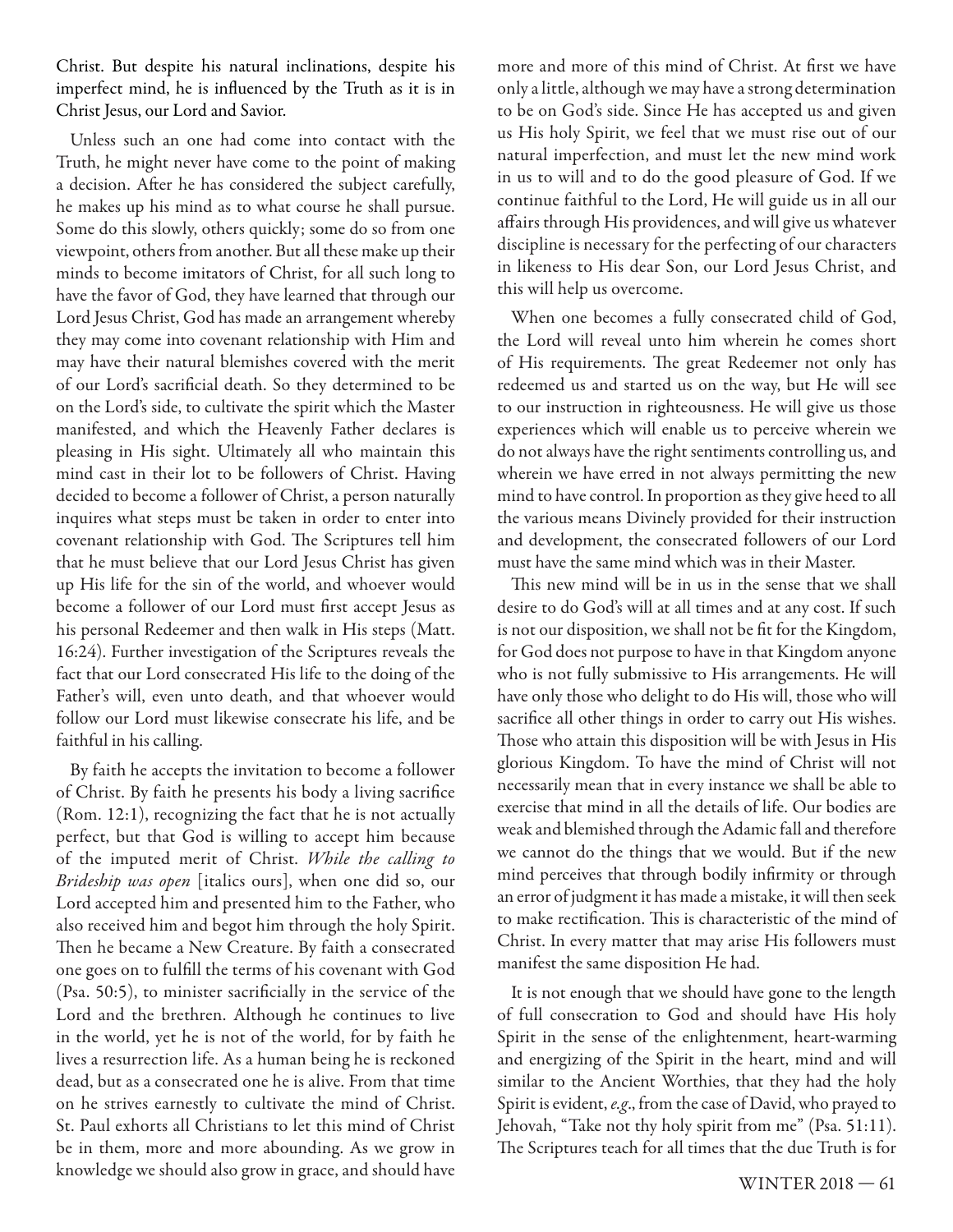ALL the consecrated (PT '79 p. 58; PT '84 p. 22, 23)! The little spark of the new mind, heart and will should make progress. The Christian's development is to be one of continual progress, as more and more he is filled with the holy Spirit of understanding. This growth is possible, for in proportion as we receive the holy Spirit, in that same proportion our capacity for receiving is not only increased, but can be enlarged more and more. As there are ebbs and flows in the waters of the ocean, so also it is with the measure of the holy Spirit in any individual. Sometimes we may possess a larger proportion of the Lord's Spirit than on a previous occasion. The spirit, or disposition, of the world continually seeks to invade the dominion of our new mind. Therefore, it behooves us to endeavor constantly to empty both mind and heart of everything which is not in full subjection to the Spirit and the Word of God.

While each one may judge himself in regard to this matter—and should do so—he is not at liberty to judge others. It is our duty to see that the Spirit of the Lord is manifested in our daily conduct. "Examine yourselves, whether ye be in the faith; prove your own selves. Know ye not your own selves, how that Jesus Christ is in you, except ye be reprobates" (2 Cor. 13:5). If we are rightly exercised in this direction, our entire being will be so absorbed by the principles of righteousness laid down in the Word of God that everything else will be valueless to us. "But seek ye first the kingdom of God, and his righteousness; and all these things shall be added unto you" (Matt. 6:33). If we find ourselves inclined to lay up treasures on earth rather than in Heaven, we should exercise ourselves to ascertain whether we are deficient in the holy Spirit. If we find ourselves controlled by the spirit of contention, we should ask ourselves, "Am I seeking to deal justly and equitably with others?" Whoever is controlled by the spirit of love will have this witness that he is filled with God's holy Spirit, for "God is love."

In due time this Spirit will enlarge our hearts, our minds, our entire spiritual capacity. This does not prove, however, that we may not be side-tracked before we reach the end of our course, either by our own faults or those of others. The ideal condition is that we should be continually filled with the holy Spirit of God and not engrossed with earthly things. But if upon careful self-examination we find that this is not our condition, we are not to feel discouraged. Rather, we are to demonstrate our loyalty to the Lord and to the principles of righteousness by renewed efforts to do His will. He is watching us, not to see whether we are perfect according to the flesh, but to see whether or not we have the spirit of loyalty.

The Apostle urges that our Lord's followers be not drunken with wine, but be filled with the holy Spirit of God (Eph. 5:18). The natural man sometimes has the inclination to rise above the cares of life by taking some stimulant which beclouds his brain, and causes him to forget his trouble for a time. But those who are the Lord's find instead that His Spirit drives out all anxious care. Figuratively speaking, they become so intoxicated with the Lord's Spirit that the general appearance of their condition in life is altogether changed. "Old things pass away; behold, all things have become new" (2 Cor. 5:17). From both observation and experience they know that to be filled with the Spirit of the Lord is to be freed from worldly sorrow; and that even the severest pangs of the heart are more than counterbalanced by the joys of the Lord, secured through the possession of the fullness of His Spirit. The basis of this knowledge should be our confidence in God. He has promised to make all things work together for good for us. For this reason we should seek to be filled with His Spirit, in order that the mind of Christ may dwell in us richly. Notwithstanding the trials and difficulties of life, we are to call upon the Lord in the midst of them, making melody in our hearts and rejoicing always, no matter what may be the outward earthly conditions, for we know that all things are working together for good to those who are called according to His purpose (Rom. 8:28).

Whoever has the Spirit of the Master will increasingly appreciate righteousness, justice, equity—the Golden Rule. More and more will he put away those evil qualities which the Scriptures denominate works of the flesh and of the Devil. More and more will he cultivate the characteristics of the Spirit of Christ—meekness, gentleness, patience, brotherly kindness, love. Whoever has an appreciation of equity has a noble mind, and naturally will feel indignant at the inequity which prevails under the existing order. God is out of accord with this present evil world, and therefore whoever loves the world of today thereby demonstrates that he is not in accord with the Heavenly Father. The Lord's people should closely distinguish between right and wrong. This should not lead to wrath on our part, however, for it is not our business to set the world in order. This is the Lord's business, and when His due time shall have come, He will correct whatever is out of accord with justice. Meantime, we are not to attempt the correction of the inequities of our day. But we are to distinguish between right and wrong, to feel a righteous indignation, when we see things that are contrary to the principles of righteousness. If we should school ourselves not to notice the various unjust acts about us, we would soon be unable to appreciate the difference between right and wrong.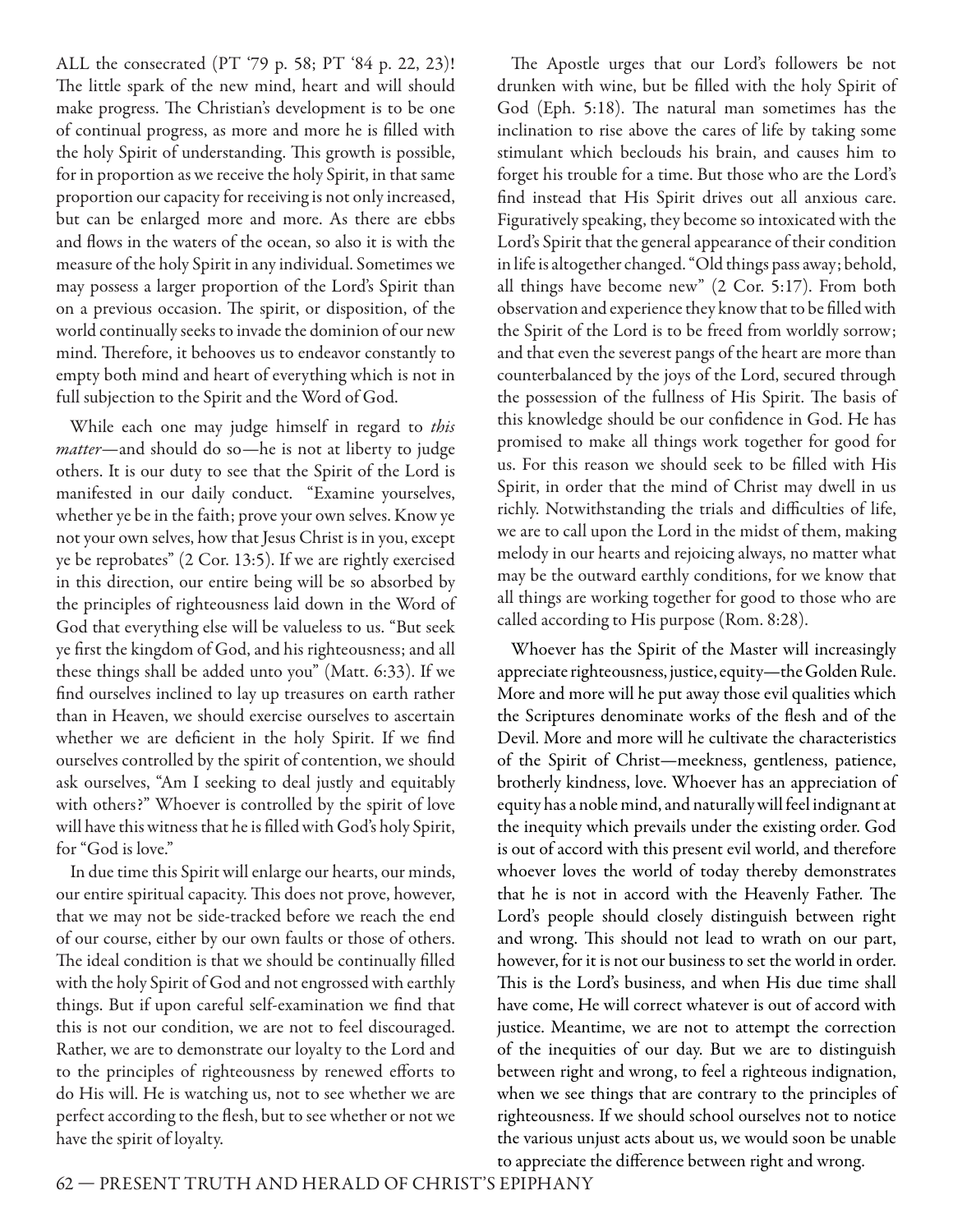Yet even here we should be continually on guard lest we give way to the weakness of our own flesh, for in common with the fallen race of Adam, the Lord's people have inherited certain propensities which are out of accord with the Spirit of the Lord. Amongst these is the disposition to get angry and to manifest that anger in some outward expression—perhaps in speaking evil against the person against whom we have been incensed, perhaps in entertaining a spirit of malice which seeks for revenge. Anything appertaining to such a disposition should be put away. We are not competent to judge the degree of guilt in the person who did the wrong, and therefore the Lord instructs us to judge nothing before the time (1 Cor. 4:5).

At most we may now announce such judgment as the Lord manifests that He has made. By and by the Church is to judge the world, but not now. The Lord's people should always have indignation toward everything unrighteous, unjust, impure, unholy. In our observation of others we

should note such things, in order to be able to correct them in ourselves. The more we do this, the more we shall be opposed to these things which make for unrighteousness, and the more sympathy we shall feel toward our fellow creatures.

We should feel sympathetic toward the whole groaning creation in their bondage of sin, injustice, iniquity. We shall be rightly exercised by the feeling of righteous indignation against whatever is out of accord with the principles of righteousness. But we are not to be influenced to anger, wrath and bitterness toward the one who is doing the wrong. In due time God will wipe away all traces of the fall of man. Meantime the work of grace is to go on within our hearts, and we are to become more and more like our Father in Heaven, who has great indignation toward every wrong, every injustice. Then we shall let this mind be in us which was also in Christ Jesus. "I am the good shepherd, and know my sheep, and am known of mine" ( John 10:14).

## **BIBLE QUESTION**

 **QUESTION**: Do we properly understand that God's Gospel-Age work was to be a *selective* work?

**ANSWER**: Yes, the scriptures show that God's Gospel-Age work was to be and remains a *selective* work, a work of selecting out from among mankind the pre-Millennial seed (children) of Abraham, those who perseveringly exercise a faith like his (Rom. 4:1-25).

Jesus in His First Advent preached the Kingdom message with the purpose of doing a *selective* work, and not a *world conversion* work. He purposely spoke in parables to "them that are without . . . that seeing they may see, and not perceive; and hearing they may hear, and not understand; *lest at any time they should be converted,* and their sins should be forgiven them" (Mark 4:11, 12; Matt. 13:10-17). In other words, *Jesus purposely did not seek to convert all.*

Let us remember that here in the expanded Gospel-Age Harvest God does a *special work* of gathering and making up His jewels (Mal. 3:17; Psa. 50:5; Isa. 56:8). Let us continue to be as shining lights in this dark and evil world, steadfastly holding forth the Word of Life (Phil. 2:15, 16) by word and the printed page, for the selecting of more of the jewels the Lord is seeking *as the pre-Millennial seed of Abraham.* In preparation for the great Millennial Mediatorial work God has authorized all true disciples, fully consecrated, to go into all nations to gather out of them those willing to be Disciples of Christ and become dead to every other principle (BS '83, p. 71).

> Truly do the Scriptures tell us that not many would be able to hear, to appreciate, to understand, to accept the offer of the elective salvation. The Divine arrangement of the call is elective or selective. It appeals to some and does not appeal to others. It has an attraction for some and not for others (BS '52, p. 43).

The Consecrated Epiphany Campers, one of the five pre-restitution consecrated classes are accepted by God in consecration (Prov. 23:26) as of the pre-Millennial seed of Abraham under the earthly features of the Oath-bound Covenant, and they also have the privilege of prayer to God and fellowship with Him.

Because of this Gospel-Age work God will highly honor them, for they are proving themselves faithful under greater trial than restitutionist in general will have. They will be privileged to be the special assistants of the Worthies and will be very able helpers to the world of mankind as they with them come up the Highway of Holiness. What a wonderful Heavenly Father we have! How gracious He is to us all! Let us keep ourselves in the love of God (Jude 21)!

LOOK BACK IN FORGIVENESS FORWARD IN HOPE AND UP IN GRATITUDE PRAY ALWAYS!